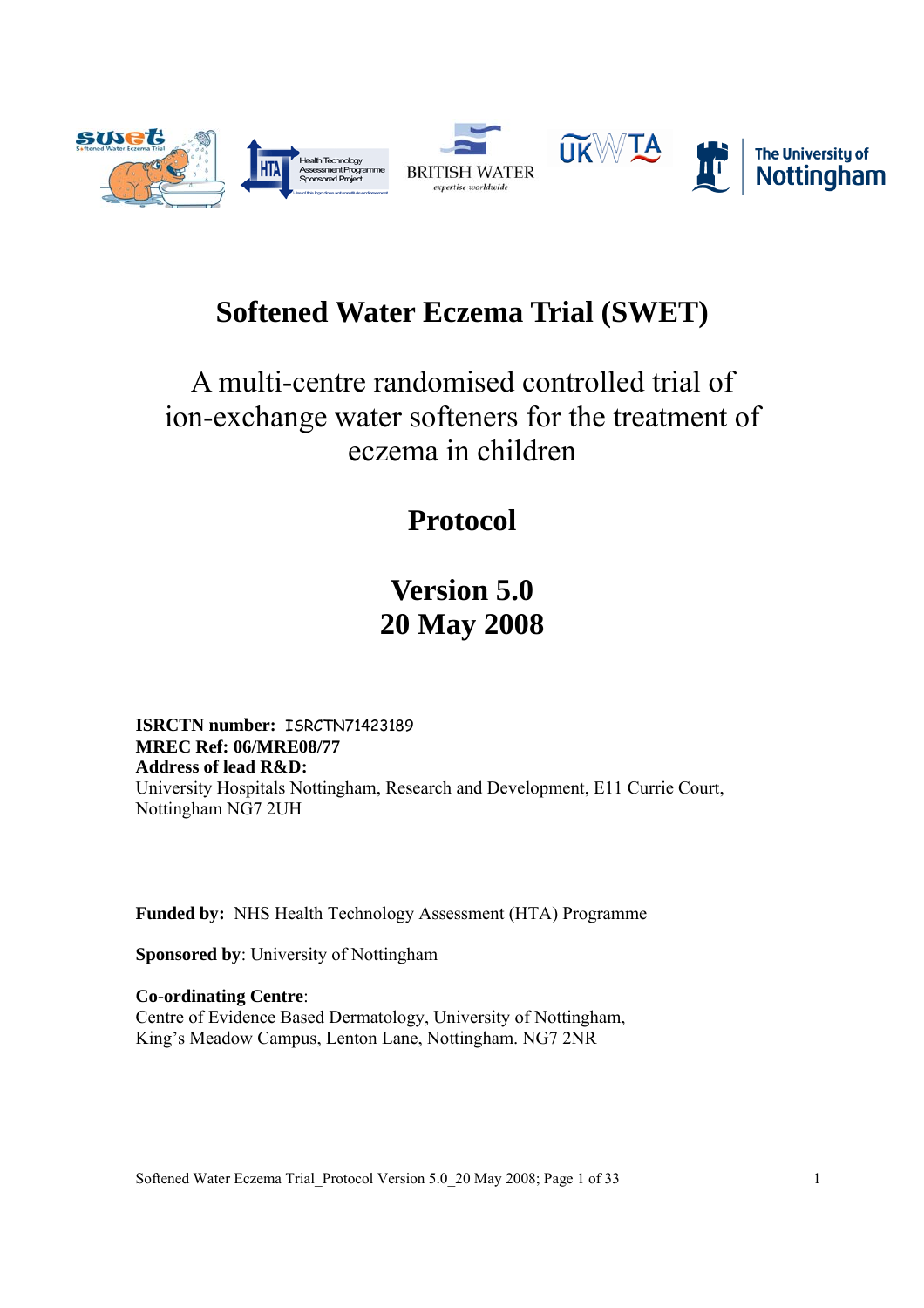### **CONTENTS**

| 23 |
|----|
|    |
|    |
|    |
|    |

Softened Water Eczema Trial\_Protocol Version 5.0\_20 May 2008; Page 2 of 33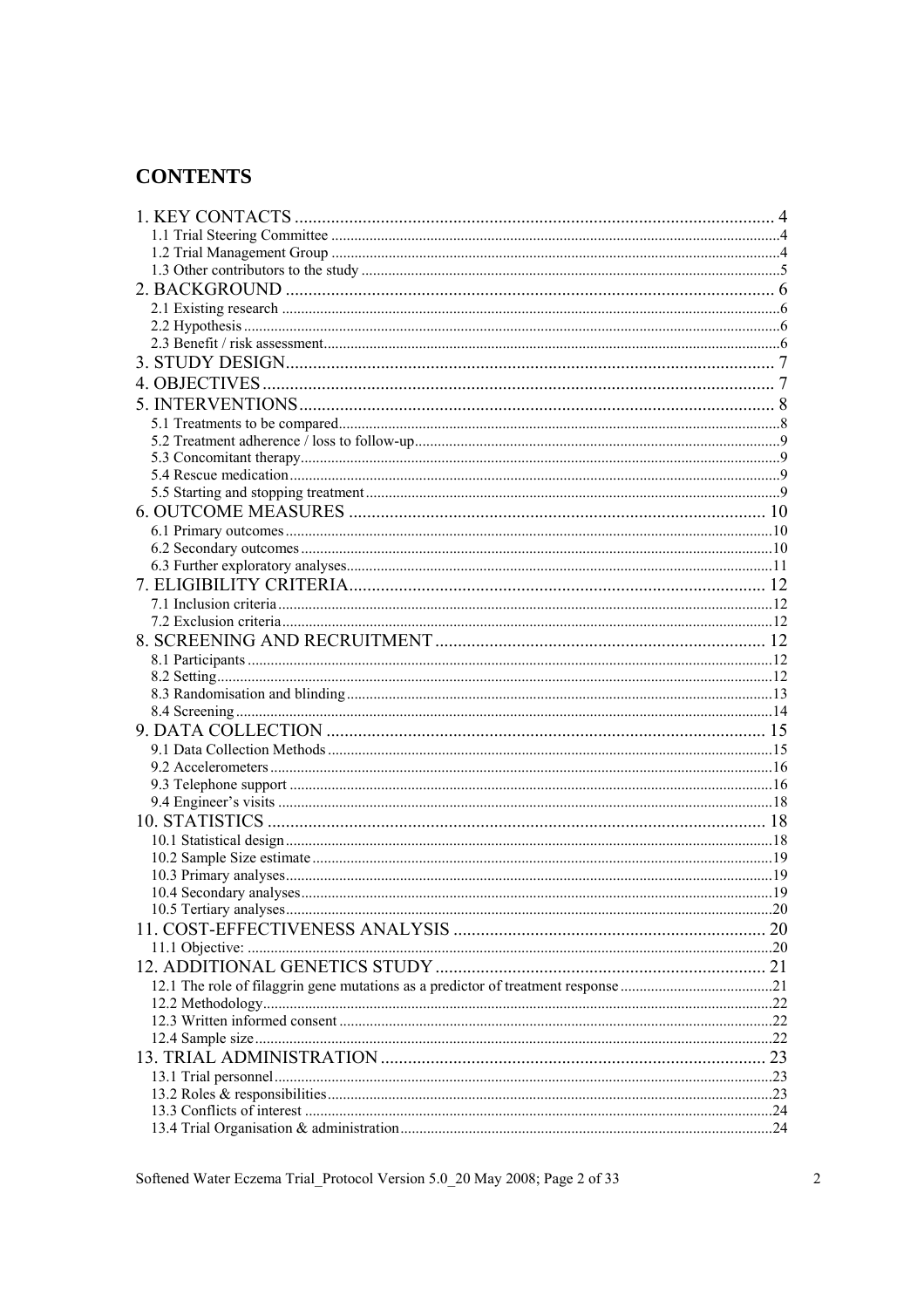| .24 |
|-----|
|     |
| 25  |
|     |
|     |
| 25  |
| 25  |
|     |
|     |
|     |
| 26  |
|     |
| 32  |
| 33  |

### **Abbreviations**

| <b>GCP</b>    | <b>Good Clinical Practice</b>                        |
|---------------|------------------------------------------------------|
| <b>CI</b>     | Chief Investigator                                   |
| <b>COREC</b>  | <b>Central Office for Research Ethics Committees</b> |
| <b>CRF</b>    | Case Report Form                                     |
| <b>CTSU</b>   | <b>Clinical Trials Support Unit</b>                  |
| <b>DFI</b>    | Dermatitis Family Impact (questionnaire)             |
| Eczema        | Atopic Eczema                                        |
| $EQ-5D$       | EuroQol 5 dimension (Quality of Life instrument)     |
| <b>HTA</b>    | <b>Health Technology Assessment</b>                  |
| <b>ITT</b>    | Intention to Treat                                   |
| <b>MREC</b>   | Multi-centre Research Ethics Committee               |
| <b>MHRA</b>   | Medicines & Healthcare Products Regulatory Agency    |
| PI            | Principal Investigator                               |
| <b>POEM</b>   | Patient-Oriented Eczema Measure                      |
| <b>SASSAD</b> | Six Area Six Signs Atopic Dermatitis Score           |
| <b>SOP</b>    | <b>Standard Operating Procedure</b>                  |
| <b>TCW</b>    | <b>Totally Controlled Weeks</b>                      |
| <b>TMG</b>    | <b>Trial Management Group</b>                        |
| <b>TSC</b>    | <b>Trial Steering Committee</b>                      |
| <b>WCW</b>    | Well Controlled Weeks                                |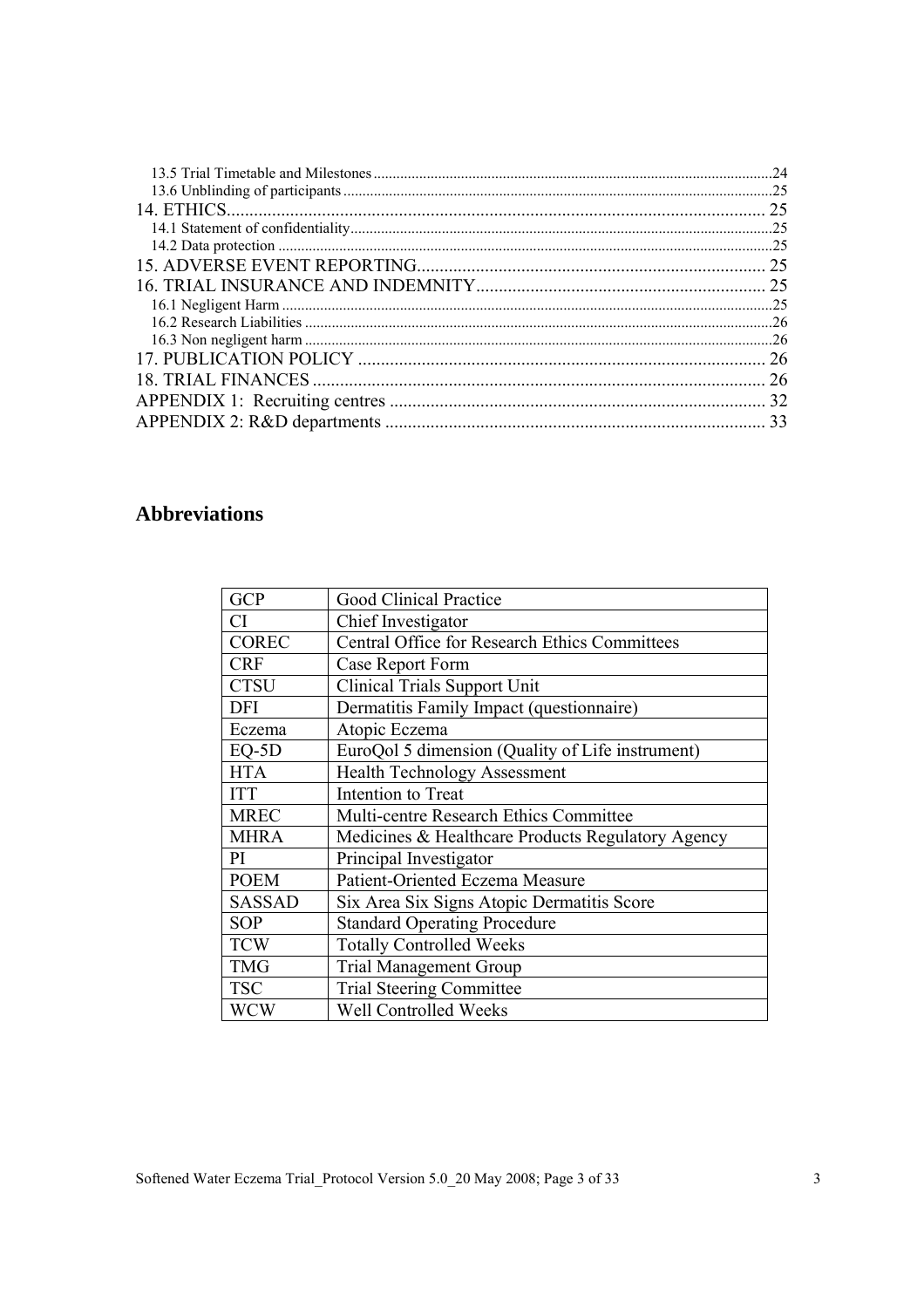### **1. KEY CONTACTS**

### **1.1 Trial Steering Committee**

| Name & Address                                 | <b>Tel</b>    | E-mail                             |
|------------------------------------------------|---------------|------------------------------------|
| Dr David Paige (TSC Chair)                     | 0207 377 7383 | David.paige@bartsandthelondon.nhs. |
| <b>Consultant Dermatologist</b>                |               | uk                                 |
| The Royal London Hospital, London              |               |                                    |
| Prof Hywel Williams (Chief Investigator)       | 0115 823 1047 | Hywel.williams@nottingham.ac.uk    |
| <b>Consultant Dermatologist</b>                |               |                                    |
| Centre of Evidence Based Dermatology           |               |                                    |
| University of Nottingham                       |               |                                    |
| Dr Ian Pollock (Principal Investigator)        | 0208 375 1900 | Ian.pollock@bcf.nhs.uk             |
| <b>Consultant Paediatrician</b>                |               |                                    |
| Barnet & Chase Farm Hospital, London           |               |                                    |
| Mr David Potter (Consumer representative)      | 01795 473302  | dandsap@talktalk.net               |
| Research Biochemist (retired)                  |               |                                    |
| Prof Andrew Nunn (Statistician)                | 0207 670 4703 | Andrew.nunn@ctu.mrc.ac.uk          |
| MRC Clinical Trials Unit, London               |               |                                    |
| Dr Nerys Roberts (TSC Deputy Chair)            | 0208 746 5293 | n.roberts@doctors.net.uk           |
| <b>Consultant Dermatologist</b>                |               |                                    |
| Chelsea & Westminster Hospital, London         |               |                                    |
| Dr Ian Pallett (Water Industry Representative) | 0207 957 4554 | Ian.pallett@britishwater.co.uk     |
| British Water, London                          |               |                                    |
| Dr Karin Koller (Trial Manager)                | 0115 846 8623 | Karin.koller@nottingham.ac.uk      |
| Centre of Evidence Based Dermatology           |               |                                    |
| University of Nottingham                       |               |                                    |

### **1.2 Trial Management Group**

| Name & Address                                       | Tel           | E-mail                         |
|------------------------------------------------------|---------------|--------------------------------|
| Prof Hywel Williams (Chief Investigator)             | 0115 826 1047 | Hywel.williams@nottingham.ac.u |
| <b>Consultant Dermatologist</b>                      |               | <u>k</u>                       |
| Centre of Evidence Based Dermatology                 |               |                                |
| University of Nottingham                             |               |                                |
| Dr Kim Thomas (Lead applicant)                       | 0115 846 8632 | Kim.thomas@nottingham.ac.uk    |
| Deputy Director, Centre of Evidence Based            |               |                                |
| Dermatology, University of Nottingham                |               |                                |
| Dr Sarah Meredith                                    | 0207 670 4700 | sarah.meredith@ctu.mrc.ac.uk   |
| Senior Clinical Epidemiologist                       |               |                                |
| MRC Clinical Trials Unit, London                     |               |                                |
| Professor Andrew Nunn                                | 0207 670 4703 | andrew.nunn@ctu.mrc.ac.uk      |
| Associate Director, MRC Clinical Trials Unit, London |               |                                |
| Dr Ian Pollock (Principal Investigator)              | 0208 375 1900 | ian.pollock@bcf.nhs.uk         |
| Consultant Paediatrician                             |               |                                |
| Barnet & Chase Farm Hospital, London                 |               |                                |
| Dr Nigel Burrows (Principal Investigator)            | 01223 216 501 | nigel.burrows@addenbrookes.nhs |
| <b>Consultant Dermatologist</b>                      |               | .uk                            |
| Addenbrookes Hospital, Cambridge                     |               |                                |

Softened Water Eczema Trial\_Protocol Version 5.0\_20 May 2008; Page 4 of 33 4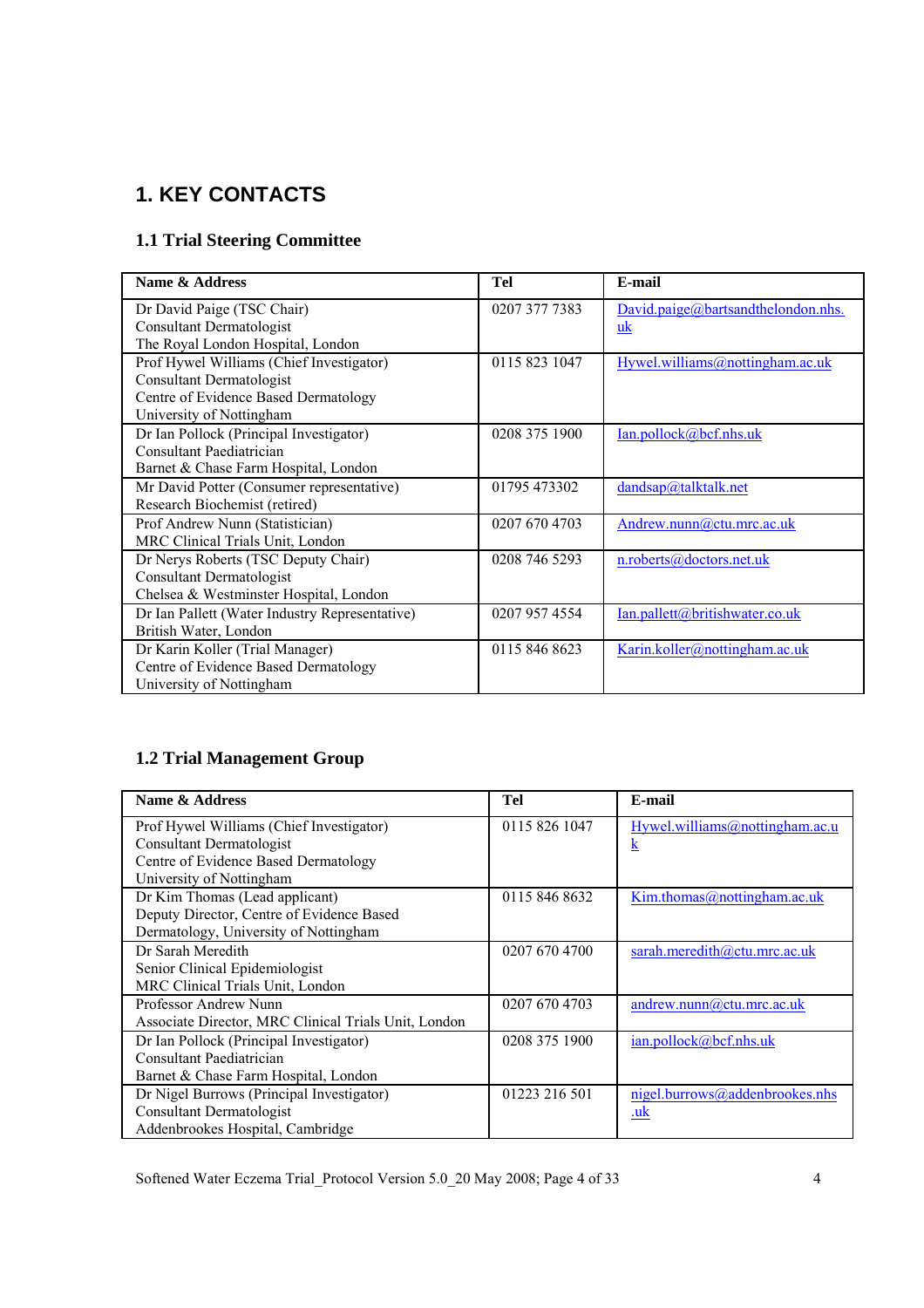| Professor Tara Dean (Principal Investigator)<br>Reader in Epidemiology/Deputy Director of Asthma & | 023 9284 4405 | tara.dean@port.ac.uk                  |
|----------------------------------------------------------------------------------------------------|---------------|---------------------------------------|
| Allergy Research Centre<br>St Mary's Hospital, Isle of Wight                                       |               |                                       |
| Dr Robin Graham-Brown (Principal Investigator)                                                     | 0116 258 5384 | robin.grahambrown@uhl-                |
| Consultant dermatologist/Hon Senior Lecturer<br>University Hospitals of Leicester NHS Trust        |               | tr.nhs.uk                             |
| Dr Mansoor Dilnawaz (Principal Investigator)                                                       | 01205 446436  | Mansoor.dilnawaz@ulh.nhs.uk           |
| Consultant Dermatologist, Pilgrim Hospital, Boston                                                 |               |                                       |
| United Lincolnshire Hospitals NHS Trust                                                            |               |                                       |
| Dr Tracey Sach                                                                                     | 01603 592022  | t.sach@uea.ac.uk                      |
| Senior Lecturer in Health Economics                                                                |               |                                       |
| University of East Anglia                                                                          |               |                                       |
| Grant Audemard (Water Softener Industry Rep)                                                       | 01489 566970  | gaudemard@kinetico.co.uk              |
| Kinetico UK Ltd, Park Gate, Hampshire<br>Tony Frost (Water Softener Industry Rep)                  | 01952 691219  | Tonyfrost(a)aquafocus.co.uk           |
| Aqua Focus Ltd, Newport, Shropshire                                                                |               |                                       |
| Dr Karin Koller (Trial Manager)                                                                    | 0115 846 8623 | Karin.koller@nottingham.ac.uk         |
| Centre of Evidence Based Dermatology                                                               |               |                                       |
| University of Nottingham                                                                           |               |                                       |
| Jane Grundy (Research Nurse)                                                                       | 01983 534178  | Jane.grundy@iow.nhs.uk                |
| St Mary's Hospital, Isle of Wight                                                                  |               |                                       |
| Rhiannon Medhurst (Research Nurse)                                                                 | 0208 375 2398 | Rhiannon.medhurst@bcf.nhs.uk          |
| Barnet & Chase Farm Hospital, London                                                               |               |                                       |
| Rosalind Simmonds (Research Nurse)                                                                 | 01223 216465  | rosalind.simmonds@addenbrooke         |
| Addenbrooke's Hospital, Cambridge                                                                  |               | s.nhs.uk                              |
| Susan Davies-Jones (Research Nurse)<br>QMC and University of Nottingham                            | 07982 466230  | Sue.davies-<br>jones@nottingham.ac.uk |
| Amanda Roper (MCRN-funded Research Nurse)                                                          | 01522 573096  | Amanda.Roper@ulh.nhs.uk               |
| United Lincolnshire Hospital NHS Trust                                                             |               |                                       |
| Alison Allen (MCRN-funded Research Nurse)                                                          | 0207 3777000  | alison.allen@bartsandthelondon.n      |
| Barnet & Chase Farm Hospital, London                                                               | xtn 3940      | hs.uk                                 |
| John Kyle (Engineers main contact, mainland)                                                       | 01489 566973  | jkyle@kinetico.co.uk                  |
| Kinetico UK Ltd, Park Gate, Hampshire                                                              |               |                                       |
| John Bisset, Engineering Services Manager                                                          | 01489 566970  | jbisset@kinetico.co.uk                |
| Kinetico UK Ltd, Park Gate, Hampshire                                                              |               |                                       |
| Robin Stevens (Engineers main contact Isle of Wight),                                              | 01983 537331  | robin@mgheating.co.uk                 |
| MG Heating, Newport, IOW                                                                           |               |                                       |

## **1.3 Other contributors to the study**

| Mr Paul Cartledge                         | 0115 951 5679  | Paul.cartledge@nottingham.ac.uk |
|-------------------------------------------|----------------|---------------------------------|
| Head of Research Grants & Contracts,      |                |                                 |
| University of Nottingham                  |                |                                 |
| Dr Alan Irvine,                           | $+35314282532$ | alan.irvine@olhsc.ie            |
| Consultant Paediatric Dermatologist,      |                |                                 |
| Our Lady's Hospital, Crumlin, Dublin      |                |                                 |
| Mr Par Khosa                              | 0115 951 5792  | Par.khosa@nottingham.ac.uk      |
| Finance Department                        |                |                                 |
| University of Nottingham                  |                |                                 |
| Mr Stephen Lemon                          | 023 8059 5616  | S.P.Lemon@soton.ac.uk           |
| Monitoring Manager                        |                |                                 |
| Health Technology Assessment, Southampton |                |                                 |

Softened Water Eczema Trial\_Protocol Version 5.0\_20 May 2008; Page 5 of 33 5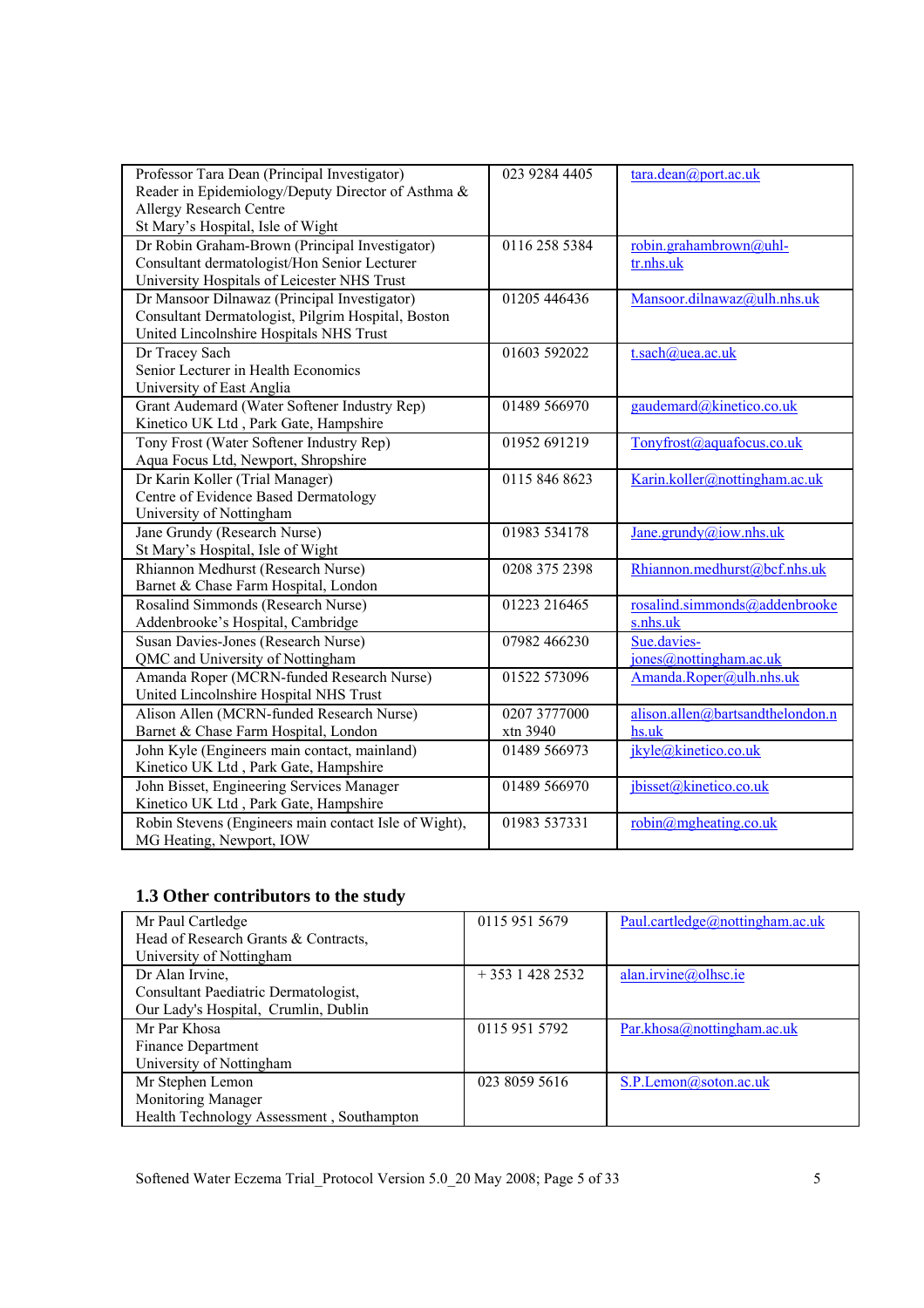| Professor W.H.Irwin McLean                        | 01382 425618  | w.h.i.mclean@dundee.ac.uk        |
|---------------------------------------------------|---------------|----------------------------------|
| Professor of Human Genetics,                      |               |                                  |
| University of Dundee                              |               |                                  |
| Professor Mark Sculpher                           | 01904 321401  | $M$ js23@york.ac.uk              |
| Professor of Health Economics, University of York |               |                                  |
| Mr Daniel Simpkins                                | 0115 823 0508 | Daniel.simpkins@nottingham.ac.uk |
| Data Manager, University of Nottingham CTSU       |               |                                  |

## **2. BACKGROUND**

### **2.1 Existing research**

The NHS Health Technology Assessment (HTA) systematic review of atopic eczema treatments included a chapter on the evidence base for non-pharmacological interventions<sup>1</sup>. This failed to identify any trials evaluating the use of water softeners for patients with atopic eczema. The only trials of possible relevance were an inconclusive trial looking at the benefits of salt baths, and another that examined the use of biological versus non-biological washing powders. This search was updated in 2006 and no new references were found.

There is epidemiological evidence linking increasing water hardness with increasing atopic eczema prevalence. This was first demonstrated by the current research team in an ecological study published in *The Lancet* of 4141 randomly selected primary school children in the Nottingham area<sup>2</sup>. The 1-year period prevalence of eczema was 17.3% in the hardest water category and 12.0% in the lowest (odds ratio of 1.54, 1.19-1.99 after adjustment for confounders). Similar results have recently been found in Japan<sup>3</sup>.

If the above associations are true, a number of plausible mechanisms can be forwarded to suggest why hard water could exacerbate eczema. Perhaps the most likely explanation is increased soap usage in hard water areas; the deposits of which can cause skin irritation in eczema sufferers. A direct chemical irritant effect from calcium and magnesium salts is also possible, or an indirect effect of enhanced allergen penetration from skin barrier disruption.

### **2.2 Hypothesis**

- That the installation of an ion-exchange water softener will help to relieve the symptoms of eczema in children with moderate to severe eczema.
- That the installation of an ion-exchange water softener will result in cost implications to both patients and the NHS.

### **2.3 Benefit / risk assessment**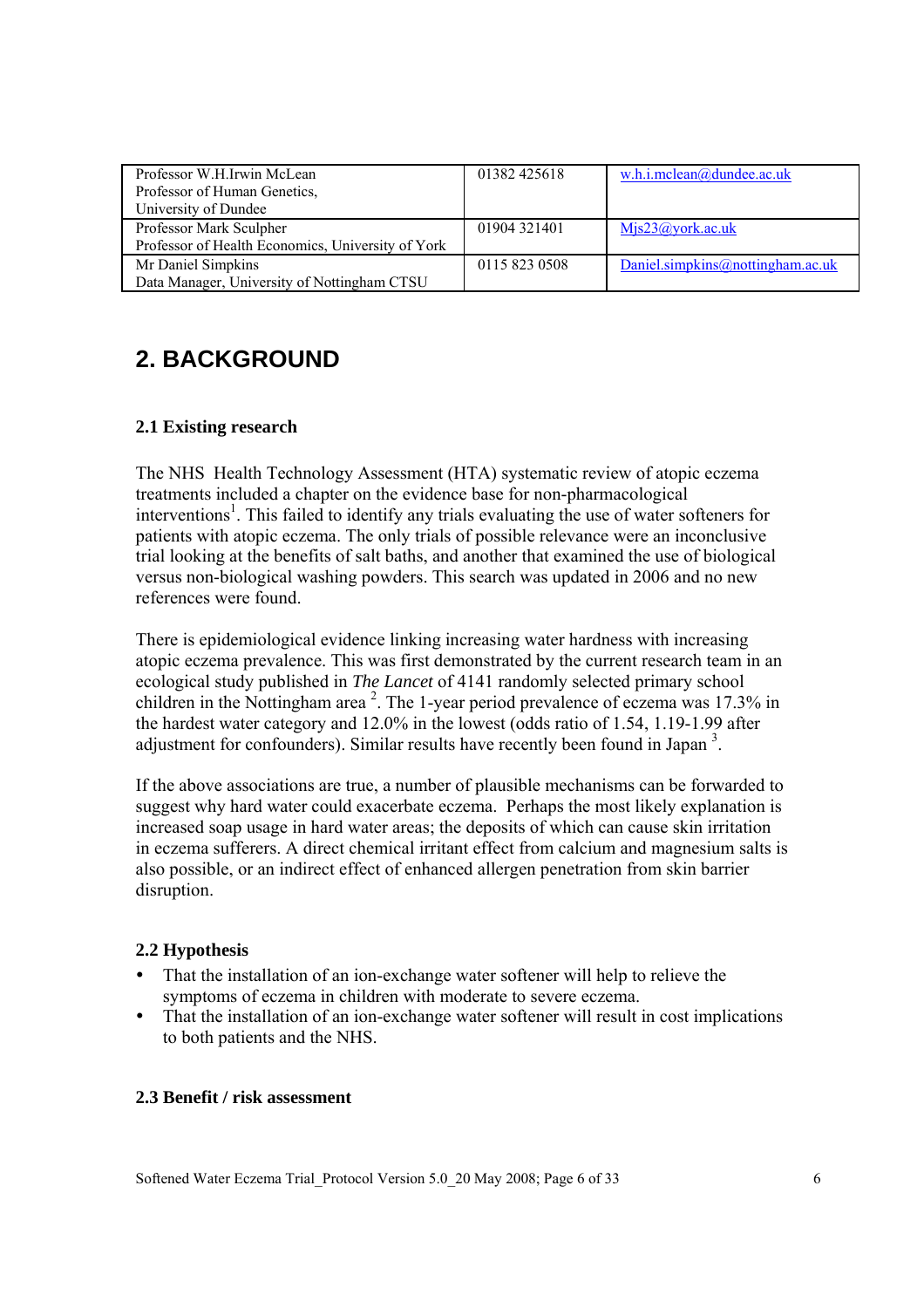This is very low risk trial as the intervention is non invasive with no known clinical side effects. Participants simply receive softened water for bathing and washing of clothes. Drinking water will remain unchanged.

The water softening units will be installed by a qualified water engineer according to the Code of Practice produced by British Water.

The unit to be used is a generic version of a commercially available unit which has been encased in a generic outer box in order to prevent commercial advantage for any individual water softener supplier. Ion-exchange technology is well understood and widely used throughout the world.

Possible benefits to trial participants, in addition to improvement in eczema symptoms, include reduced scaling of water appliances, reduced soap / cleaning product consumption and reduced energy consumption.

### **3. STUDY DESIGN**

This is a single-blind, parallel group randomised controlled trial of 12-week duration, followed by a 4-week cross-over period (Figure 1). The study will be analysed as a parallel group study, but the final 4 week period will include exploratory analyses to explore within person effects. Specifically, these exploratory analyses will provide further information on (i) the speed of onset of benefit for the delayed treatment group, and (ii) on how quickly benefits are lost once treatment is removed in the active treatment group. Three hundred and ten children with moderate to severe eczema will each be enrolled into the study for a period of 16 weeks. Participants will be enrolled over a period of 18-20 months, starting in Spring 2007. The end of study is defined as being the final assessment visit of the last participant into the trial.

|         | $STUDY PERIOD = 16 weeks$                                |                |                            |
|---------|----------------------------------------------------------|----------------|----------------------------|
|         | 0 to 12 weeks                                            | 12 to 16 weeks |                            |
| Group A | Usual eczema care + water softener installed $(n = 155)$ | Unit removed   | Option to<br>purchase unit |
| Group B | Usual eczema care + delayed installation $(n = 155)$     | Unit installed | at reduced cost            |

*Figure 1: Study design* 

## **4. OBJECTIVES**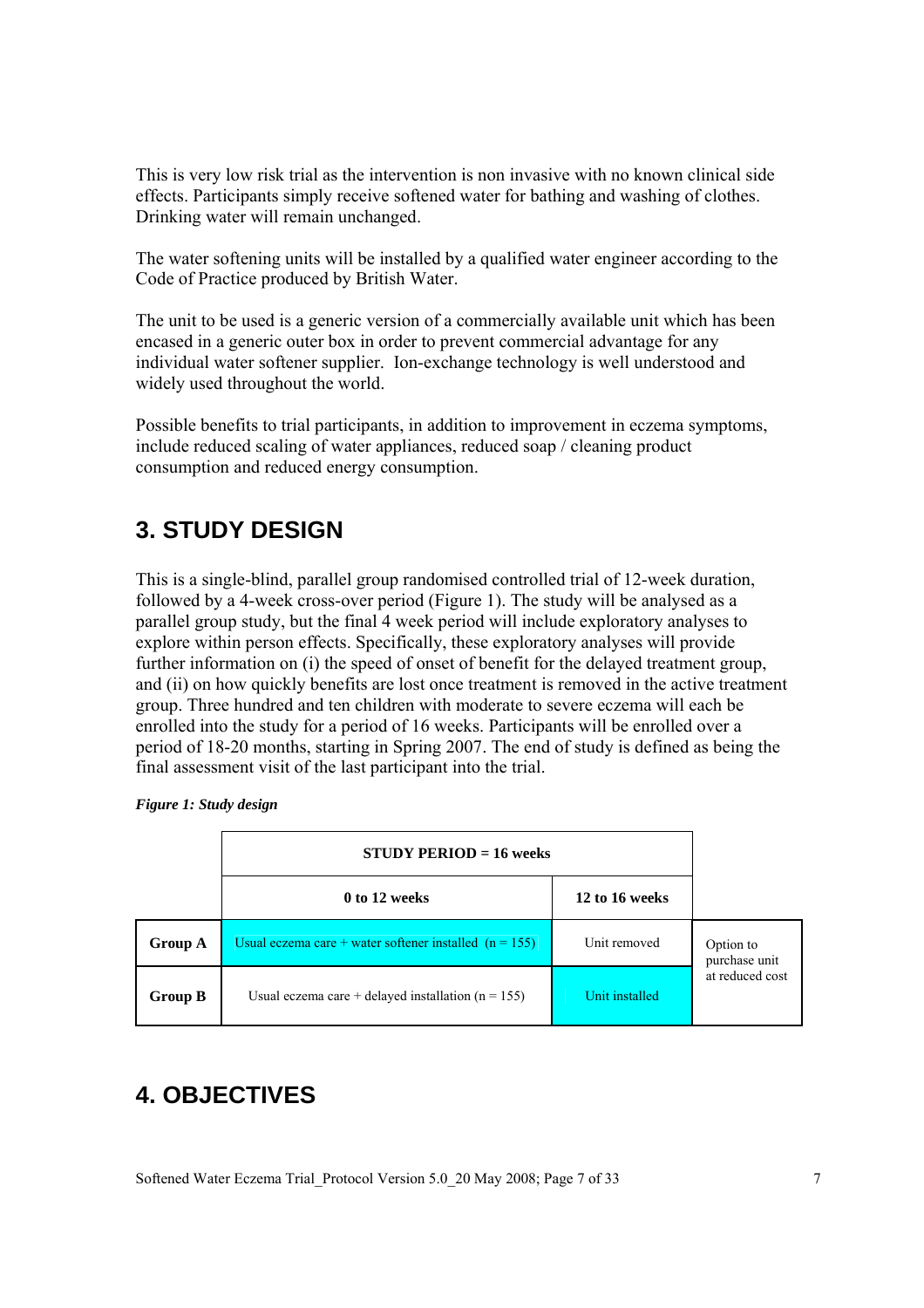- i. To assess whether the installation of an ion-exchange water softener improves eczema in children.
- ii. If so, to establish the likely cost and cost-effectiveness of this intervention.

### **5. INTERVENTIONS**

#### **5.1 Treatments to be compared**

l

Ion-exchange water softening units will be compared with usual care. Ion exchange water softening is a scientifically defined, understood and described process using a synthetic polystyrene resin in which primarily the divalent cations (positively charged), calcium and magnesium found in domestic water supplies, are replaced by the monovalent cation, sodium, from common salt. The water softener used in the study has two cylinders of resin which are used alternately. A control valve ensures that when the resin capacity of one cylinder is exhausted it automatically switches the water flow to the second cylinder and, using common salt, regenerates the first to be ready for use when the second is exhausted. Ion-exchange water softening units typically reduce the water hardness to practically zero<sup>1</sup>.

All units will be installed in the child's principal residence and salt will be supplied for the duration of the trial. Standard procedure will be to soften all water in the home, and provide mains drinking water through an extra (faucet-style) tap installed at the side of the kitchen sink. Participants will be given the opportunity to opt out of having this separate, mains drinking water tap if they prefer.

Apart from having a unit installed in the home, participants will continue with their usual eczema treatments in the usual way and will be asked to bathe / wash their clothes according to their usual practice. The units will meet all necessary quality standards, and will be installed by a trained water engineer according to British Water's code of practice.

The water softeners to be used in this trial will be supplied and paid for by a consortium of representatives from the water treatment industry, co-ordinated through their Trade Association. The units will be encased in an unmarked box in order to prevent the possibility of commercial advantage to any particular company. Similarly, unmarked salt will be supplied for use during the trial.

Participants allocated to delayed installation will subsequently receive an active unit at week 12

<sup>&</sup>lt;sup>1</sup> By contrast, physical water conditioners affect the behaviour of calcium in water but they do not remove it. The process by which they have this effect is not fully understood scientifically and so their design is empirical. Whether or not Physical Water Conditioners have a beneficial effect on eczema is a question for future study once proof of principle has been tested using established ion-exchange technology.

Softened Water Eczema Trial Protocol Version 5.0 20 May 2008; Page 8 of 33 8 8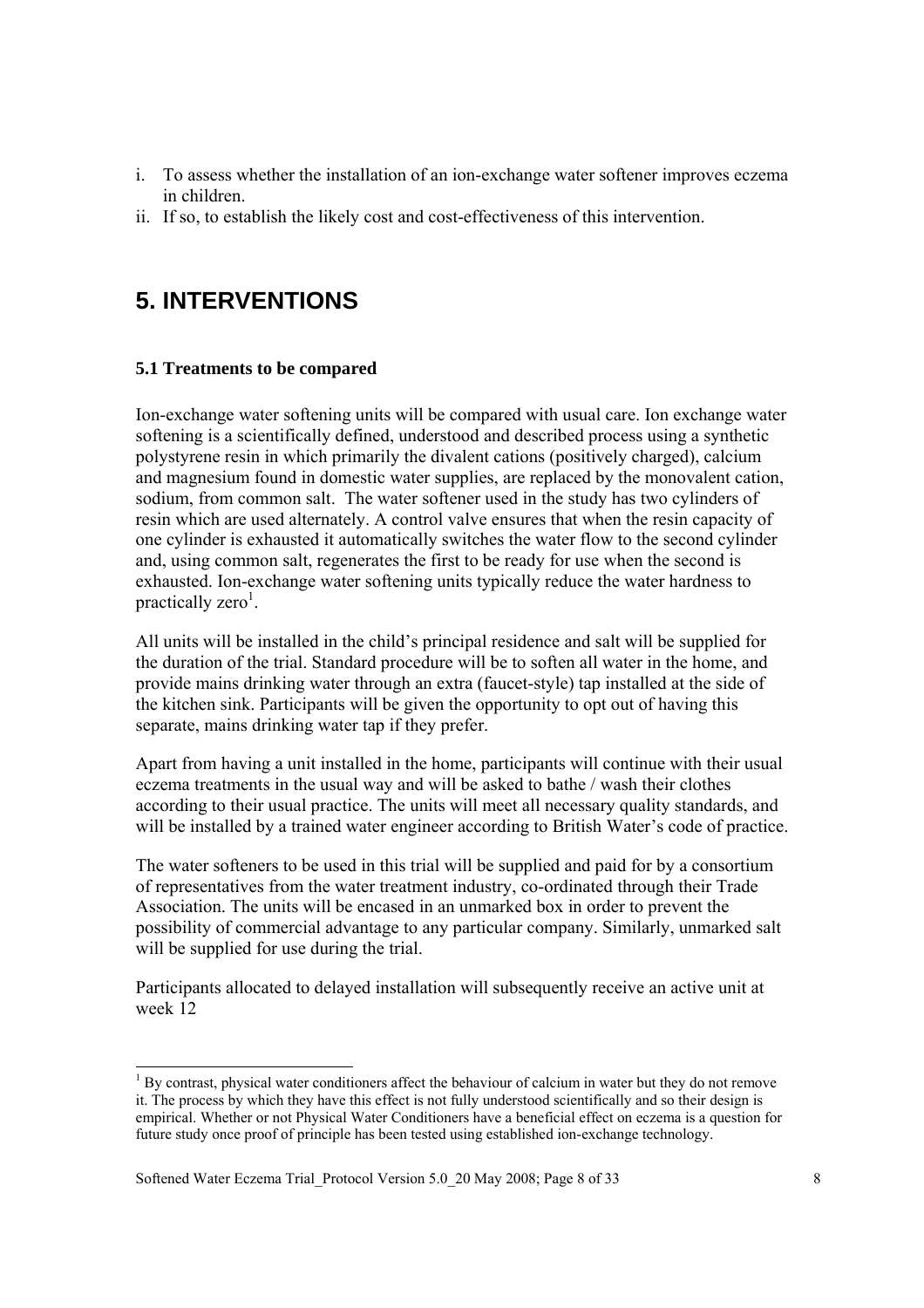During the pilot study, approval was sought from the Housing Departments of local Councils to install units in the homes of Council tenants. This was very successful and will be used again in the main trial in order to be as inclusive as possible with regards to trial participants. The relevant water companies will also be informed of the trial, and will be provided with details of the likely number of water softeners to be installed in each region.

### **5.2 Treatment adherence / loss to follow-up**

Compliance with treatment does not represent a large problem for this trial as long as the participants are not absent from home for long periods of time. With the exception of a drinking water tap, the water is simply softened (or not) for the entire household. However, participants must remember to periodically replenish the salt (every few weeks) and it is possible that this may not be done. Evidence from the pilot study suggested that some families did use less salt than others.

In order to assess that the units are working correctly, water samples will be sent to the research team once a week. Any samples with a reading of > 20 mg/L calcium carbonate will be referred back to the engineer for investigation. Participants will also be reminded of the importance of replenishing the salt supply by telephone at 8 weeks. A weekly reminder will also be included in the child's symptom diary.

It is anticipated that loss to follow-up will be <15%. For the pilot study all of the children attended for their final appointment. Nevertheless, a previous 18-week study of treatments for children with atopic eczema run by the investigators resulted in a loss to follow-up of  $15\%$ <sup>4</sup> and we propose to adopt this as a more conservative estimate. At the end of the study all participants will be offered the chance to purchase the units at a reduced cost (£446.50 inclusive of VAT, installation and warranty; this is approximately half the full retail price).

### **5.3 Concomitant therapy**

Participants will be allowed to use their usual eczema treatments as prescribed. However, children will be asked not to start any NEW treatments during the period of the study if medically possible. (*See also* exclusion criteria).

### **5.4 Rescue medication**

Rescue medication will be defined by asking participants at the recruitment visit what they would do if they needed to "step-up" their treatment in response to a worsening of the eczema. The need to "step-up" treatment will then be recorded in the child's diary on a daily basis.

### **5.5 Starting and stopping treatment**

Units will be installed in the participants' homes as soon as possible after being randomized to treatment (ideally within 10 working days).

Softened Water Eczema Trial Protocol Version 5.0 20 May 2008; Page 9 of 33 9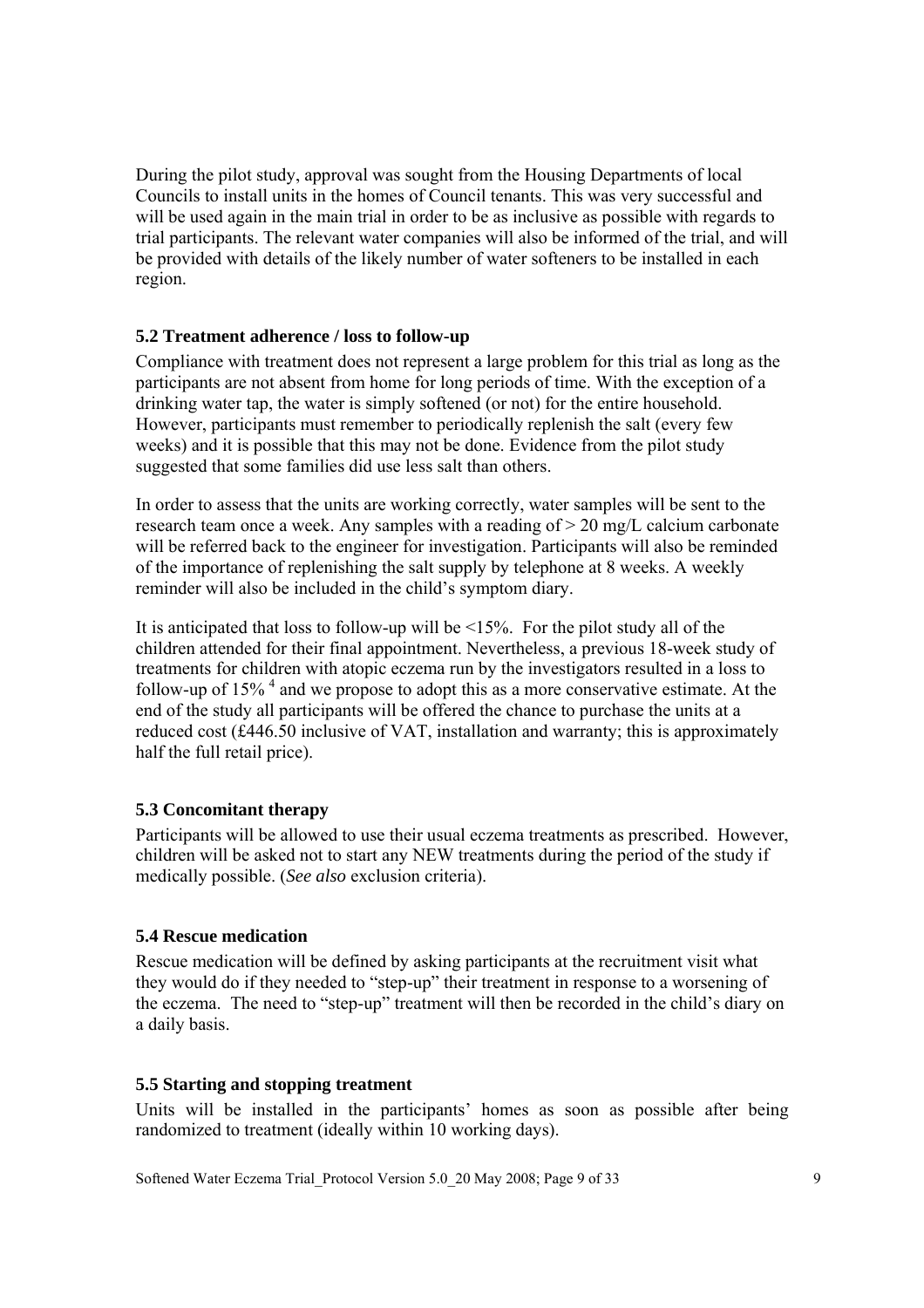If participants choose to withdraw from the study, any units that have been installed will be removed as soon as is practicably possible. Participants will be asked to complete an end of study questionnaire at this time and diaries will be collected.

If participants are away from the main residence for any reason, this information will be recorded in their treatment diaries. Absence from the home will be included in a predictors of response model and will be used as a measure of treatment adherence for the (secondary) per protocol analysis.

### **6. OUTCOME MEASURES**

### **6.1 Primary outcomes**

1. Difference between the active vs. standard treatment groups with regard to mean change in disease severity (Six Area Six Sign Atopic Dermatitis Score – SASSAD<sup>5</sup>) at 12 weeks compared to baseline. SASSAD is an objective severity scale that is completed by the research nurse during follow-up appointments. It does not involve input from the participant in any way.

### **6.2 Secondary outcomes**

l

1. Difference between the groups in the proportion of time spent moving during the night<sup>2</sup>. Movement will be captured for periods of one week at week 1 and week 12, and will be measured using accelerometers (Actiwatch<sup>TM</sup>). These units are worn by the child in the same way as a wrist watch

This outcome has been included as an objective surrogate for sleep loss and itchiness (two of the defining features of eczema). Previous research has suggested that this is a suitable objective tool for assessing itch  $67$  and further pilot work is currently underway to assess its suitability for use within this trial (results available in 2007).

- 2. Difference in proportion of children who report either good or excellent improvement in eczema severity at 12 weeks (using a 5-point Likert scale).
- 3. Difference in the amount of topical corticosteroid / calcineurin inhibitors used during the 12 week study period.
- 4. Difference in Patient Oriented Eczema Measure (POEM $<sup>8</sup>$ ) collected at baseline,</sup> weeks 4, 12 and 16. This scale is a well validated tool that has been developed to capture symptoms of importance to patients (rather than objective signs that are used in traditional severity scales, such as SASSAD).

 $2^2$  This outcome has been included as an objective surrogate for sleep loss and itchiness (two of the defining features of eczema). Previous research has suggested that this is a suitable objective tool for assessing itch  $6,7$  and further pilot work is currently underway to assess its suitability for use within this trial (results available Dec 2006)

Softened Water Eczema Trial Protocol Version 5.0 20 May 2008; Page 10 of 33 10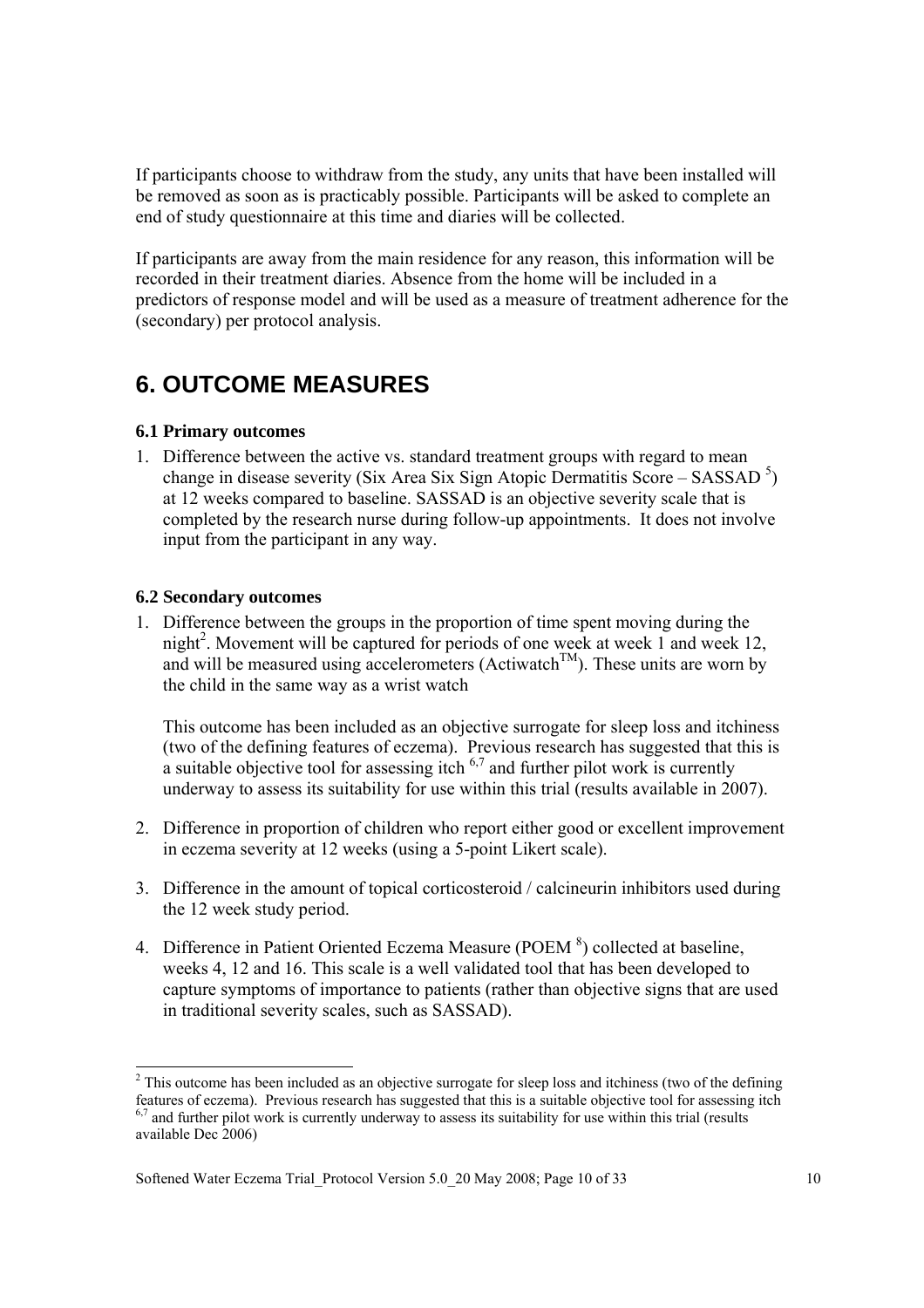- 5. Difference in the number of totally controlled weeks (TCW) and well controlled weeks (WCW) based on the number of days with eczema symptoms and the number of days that topical treatment is applied. This outcome is based on a recent systematic review conducted by the applicants looking at ways of assessing long-term control for chronic conditions such as atopic eczema, asthma and rheumatoid arthritis <sup>9</sup>. The terms TCW and WCW have been adopted for use by researchers in the field of asthma and appear to be a useful and intuitive means of capturing disease activity over time.
- 6. Difference in the mean change in the Dermatitis Family Impact (DFI) questionnaire at 12 weeks  $10$ . This scale was chosen as an appropriate quality of life scale for the study for two reasons:
	- *The intervention involves the entire household, so a quality of life scale appropriate to the family unit seems most appropriate.*
	- *It avoids the need to use two different age-specific dermatology quality of life scales (the Children's Dermatology Life Quality Index11 and the Infants version of the same scale*<sup> $12$ </sup>).
- 7. Mean change in health related Quality of Life at 12 weeks. This will be captured using a generic measure of health utility (the children's version of the EQ-5D for children aged 7 years and over, or the proxy version of the EQ-5D for children aged 3 to 6 years  $^{13}$ ).

### **6.3 Further exploratory analyses**

In addition to the main outcomes listed above, further exploratory analyses are planned as follows

- Difference in mean change in disease severity (SASSAD) at 4 weeks compared to baseline. This outcome is included in order to capture speed of onset of benefit.
- Further within person analyses will be conducted comparing outcomes collected during the final 4-week period (12 to 16 weeks), with those collected during the initial 4 weeks of the study (0 to 4 weeks). Data collected for the active treatment group will provide an indication of the likely carry-over effect of this intervention, which will be useful in planning the design of future trials in this area. Data collected for the delayed treatment group will inform the analysis regarding speed of onset of improvement.
- Predictors of response model including baseline factors such as filaggrin status (see later section), baseline eczema severity, water hardness, swimming activity and time away from the home).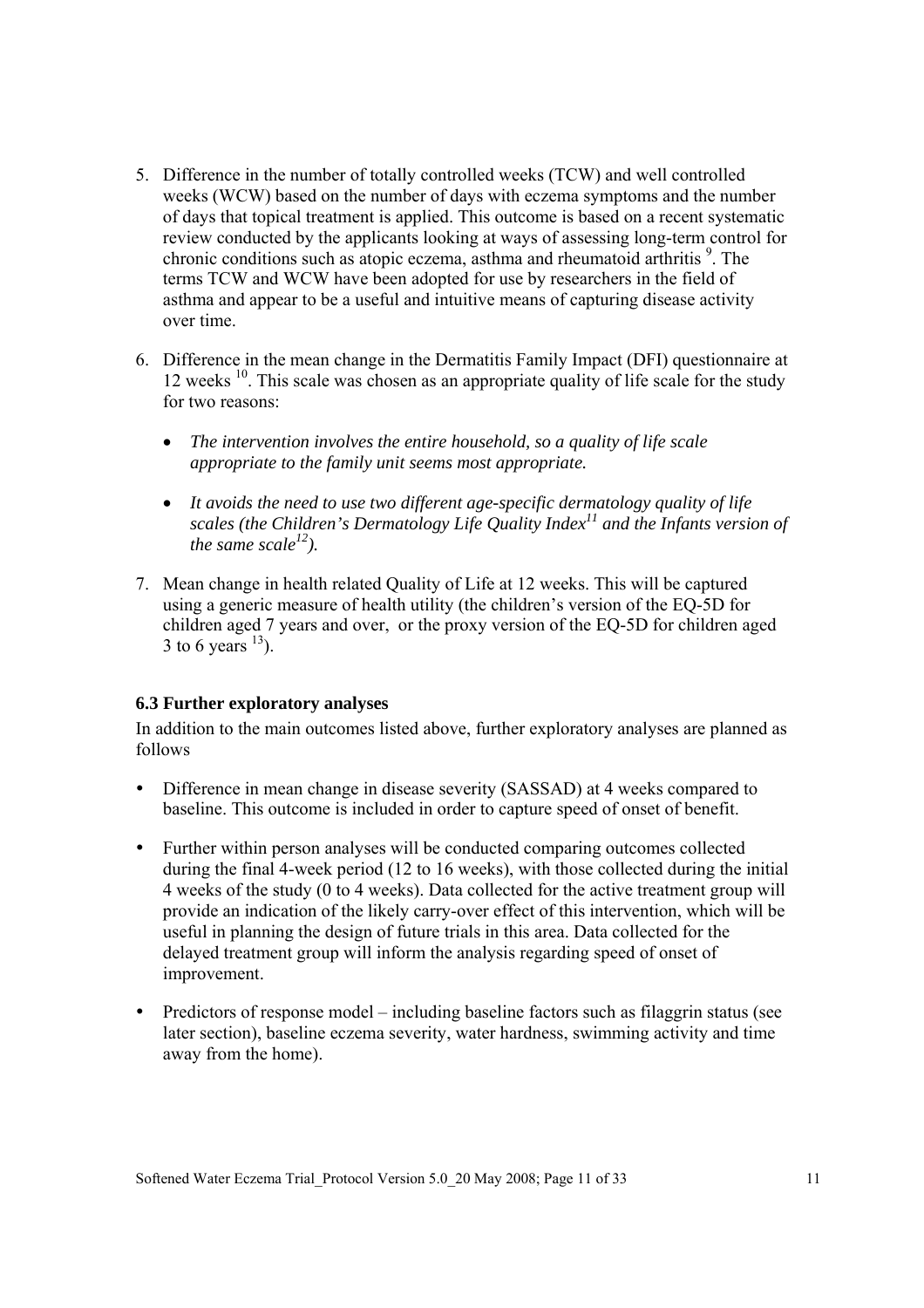# **7. ELIGIBILITY CRITERIA**

The intention is to keep entry criteria as broad as possible in order to improve the external validity of the trial and to boost recruitment.

### **7.1 Inclusion criteria**

- Children aged 6 months to 16 years at baseline, with eczema as defined by the UK refinement of the Hanifin and Rajka diagnostic criteria 14.
- Eczema present at time of assessment (minimum SASSAD score of 10).
- Baseline water hardness of  $>200$  mg/L of calcium carbonate.
- Home suitable for the installation of a water softening device (as assessed by water engineer)

Only one child will be enrolled per family. The choice as to which child becomes involved will be made by the parents and children involved, taking into account the inclusion criteria above.

### **7.2 Exclusion criteria**

- Children who plan to be away from home for  $>21$  days in total during the 16-week study period. This has been deemed necessary in order to ensure adequate exposure to the intervention. We will also aim to ensure children do not have a planned holiday in the 4 weeks prior to their 12 week assessment visit.
- Children who have taken systemic medication (e.g. Cyclosporin A, methotrexate) or UV light for their eczema within the last 3 months because of their long lasting effects.
- Children who have taken oral steroids within the last 4 weeks, or who, as a result of seeing a healthcare professional, have started a new treatment regimen for eczema within the last 4 weeks.
- Families who already have a water treatment device installed, including ion-exchange softeners, polyphosphate dosing units or physical conditioners.

## **8. SCREENING AND RECRUITMENT**

### **8.1 Participants**

Children aged 6 months to 16 years with atopic eczema will be enrolled into the study. A diagnosis of eczema will be standardised using the UK working party's diagnostic criteria for atopic eczema<sup>14</sup>. It is anticipated that participants will be recruited at a rate of 4-5 per centre per month and that recruitment will take place over 18 to 20 months.

### **8.2 Setting**

Recruitment will take place in five secondary care referral centres in the UK serving a variety of ethnic and social groups and including both urban and peri-urban dwellings. All have predominantly hard water (although water in the Nottingham area is mixed). Inclusion criteria assume baseline water hardness of >200 mg/L for entry into the trial.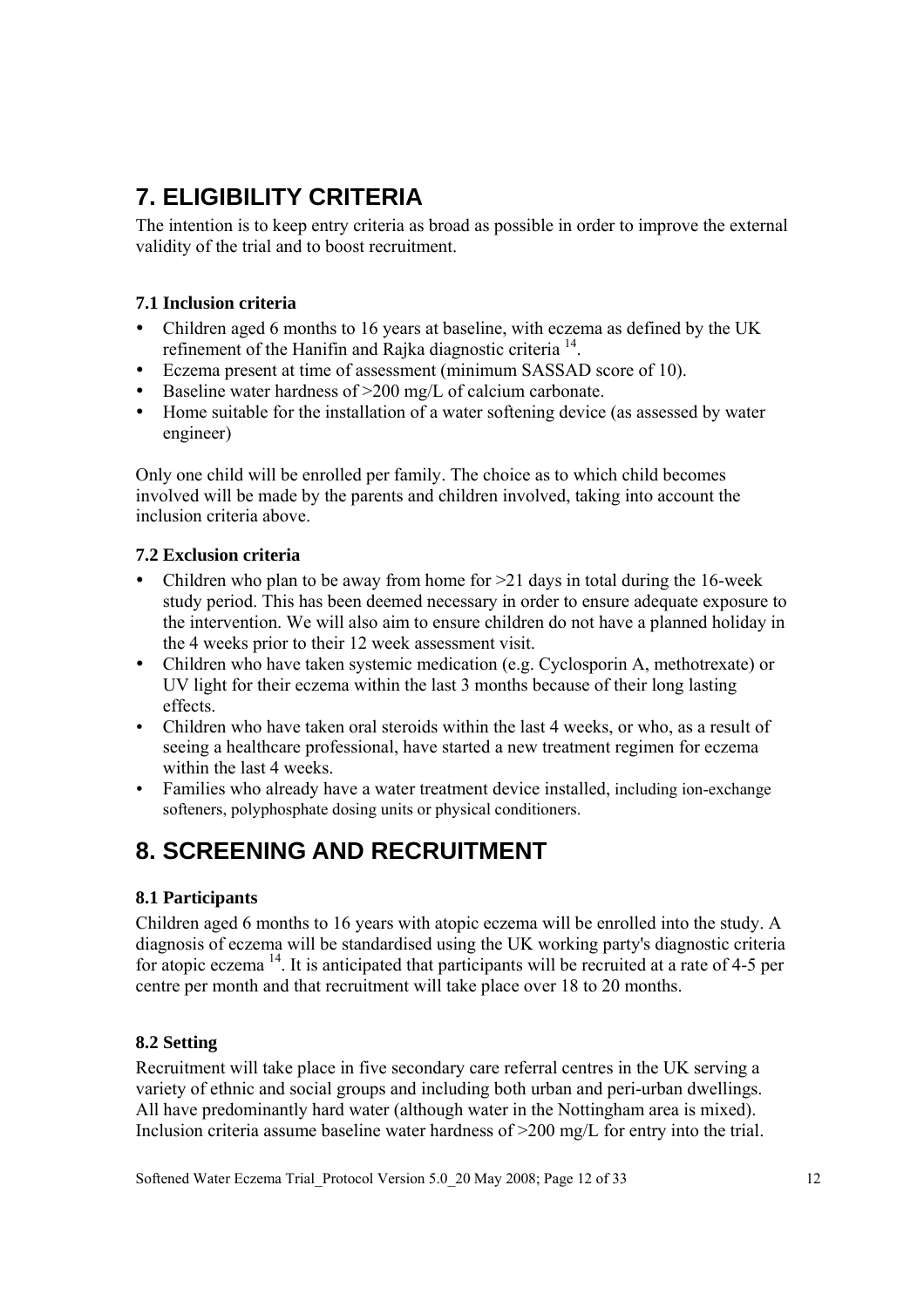The seven recruiting centres will be i) Queen's Medical Centre, Nottingham; ii) Barnet  $\&$ Chase Farm Hospital, London; iii) Addenbrookes Hospital, Cambridge; iv) The David Hide Asthma and Allergy Research Centre, St Mary's Hospital, Isle of Wight Healthcare Trust, Isle of Wight, v) University Hospital of Leicester NHS Trust, vi) St Mary;s Hospital, Portsmouth and vii) United Lincolnshire Hospitals NHS Trust. All centres hold designated paediatric clinics in which children with eczema are commonly seen.

Participants will be informed of the trial in various ways. In order to "kick start" recruitment during the initial phase, patients who have been referred to the recruiting centres over the previous 12-18 months will be sent letters and information sheets about the trial. On-going recruitment will also take place through outpatient clinics, although children who have recently seen a dermatologist (and have started on a new treatment regimen), will not be able to enter the trial for at least 4 weeks. In addition, R&D approval will be sought from Primary Care Trusts local to the seven recruiting centres, and letters and information sheets sent to patients under the dermatological care of their GP. In addition, primary schools will be informed of the trial and efforts will be made to advertise the study through direct advertising in the local media, and on relevant websites. Recruitment in Nottingham will be limited to those areas with a hard water supply based on postcode areas.

#### **8.3 Randomisation and blinding**

Participants will be entered into a web-based randomisation programme by the Trial Manager, or Research Nurse. This will randomise them to one of the 2 treatment arms based on a computer generated code, using random permuted blocks of randomly varying size. This will be created by the Nottingham Clinical Trials Support Unit (CTSU) in accordance with their standard operating procedure, and held on a secure server. The randomisation will be stratified by age, disease severity (baseline  $SASSAD \leq 20$ , or SASSAD score >20) and recruiting centre. Access to the sequence will be confined to the CTSU Data Manager. Allocation to treatment arms will be in the ratio 1:1 and the Trial Manager will access the treatment allocation for each participant by means of a remote, internet-based randomisation system developed and maintained by the Nottingham CTSU. The allocation group will be indicated to the Trial Manager only after baseline data have been irrevocably entered into the randomisation programme. The sequence of treatment allocations will be concealed until interventions have all been assigned and recruitment and data collection are complete.

The research nurses will be blinded to treatment allocation throughout the study period and the trial statistician will analyse the results based on treatment code, using an analysis plan finalised prior to revealing the coded allocation sequence. Only after the analysis is complete will the actual treatment arms corresponding to treatment codes be revealed. The only study personnel in direct contact with study participants will be the research nurses and water engineers. The trial manager and study support staff at the co-ordinating centre in Nottingham will have telephone contact with parents of participants. Trial participants will continue to see healthcare professionals for their usual eczema care.

Since participants will not be blinded to the study intervention, an objective primary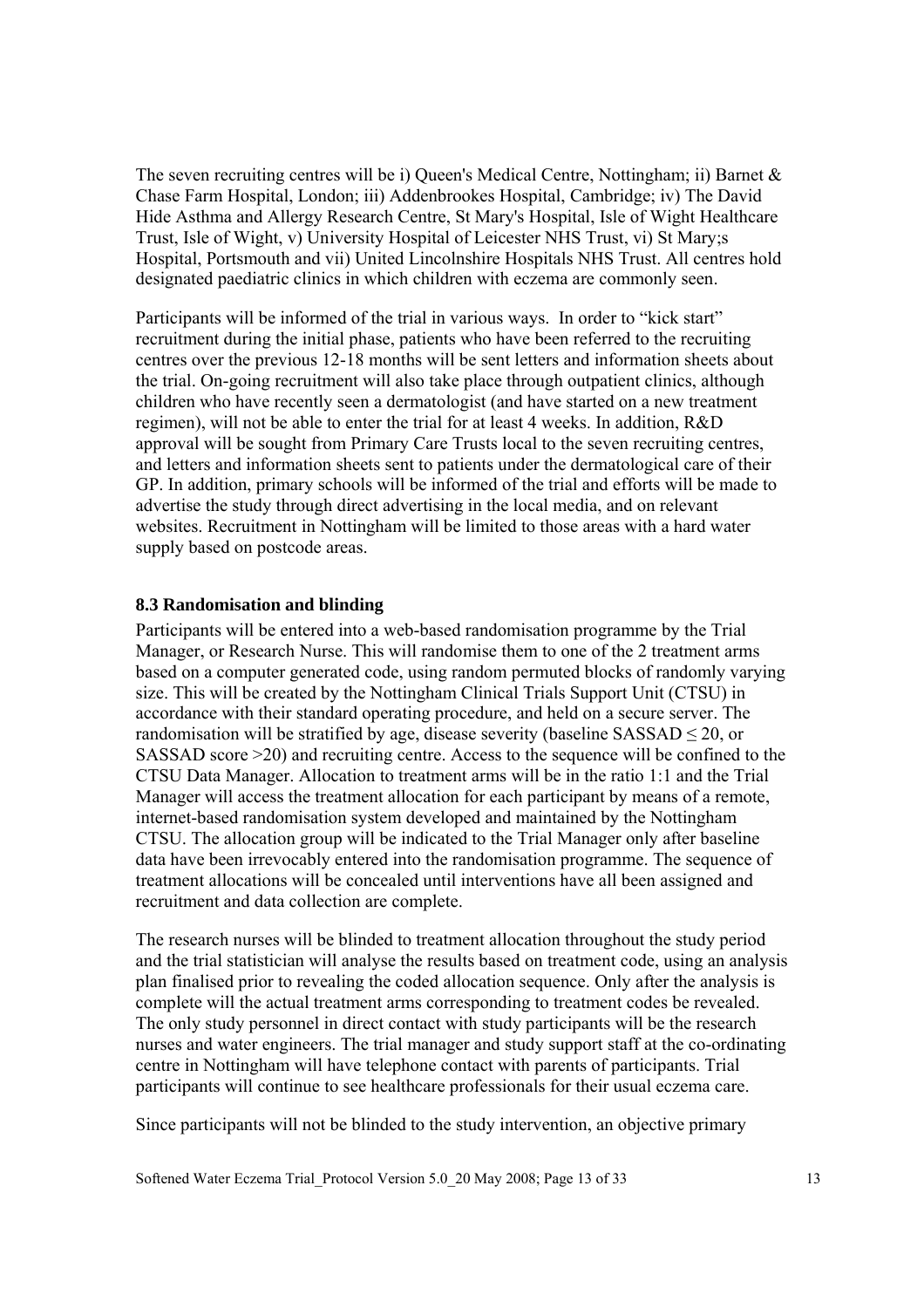outcome has been chosen in order to minimise response bias, The primary outcome of disease severity, measured using the Six Area Six Signs Atopic Dermatitis scale (SASSAD) will be assessed by the research nurses who are blind to treatment allocation. This scale is based purely on physical examination of the skin and does not require input from the participants themselves. Other secondary objective outcomes include nocturnal movement (measured using accelerometers) and the use of topical therapy.

Participants will be discouraged from discussing which treatment they have received with the research nurse. In order to reduce the opportunity for 'un-blinding', telephone contacts will be conducted by the (un-blinded) trial manager whenever possible and participants will be reminded not to mention their treatment allocation to the research nurse prior to their assessment visits. The importance of maintaining 'blinding' will also be highlighted in the participant information sheets.

Integrity of information bias will be assessed using clinical photographs of a target lesion. These images will be taken at each assessment visit and graded remotely by 2 independent dermatologists. These dermatologists will not be aware of the study design, or of the assessment visit at which the image was taken. Should the two dermatologists score an image very differently, a  $3<sup>rd</sup>$  dermatologist will be asked to adjudicate. This method of photo assessment worked well in the pilot study.

#### **8.4 Screening**

Screening for the trial will be a 3-stage process. Those who express a willingness to take part in the trial will be approached as follows (NOTE: the order of the contacts may vary depending on the recruitment route):

- 1. By telephone or postal questionnaire participants will be sent a Participant Information Leaflet along with a screening checklist. This will be followed up by telephone to assess eligibility. Participants will give either written or verbal agreement at this time for the study's water engineer to visit their home.
- 2. Home visit by the engineer the home will be assessed for suitability of installation of a water softening device.
- 3. Appointment with the research nurse assessment of eligibility criteria and recruitment into the trial. This appointment will be carried out in outpatients or in the patient's home.

Consent will be taken by the research nurse prior to conducting the recruitment assessment. Five copies of the consent forms will be generated for: i) the participants; ii) the medical notes; iii) the child's GP; iv) the Trial Master File and v) the local Site File.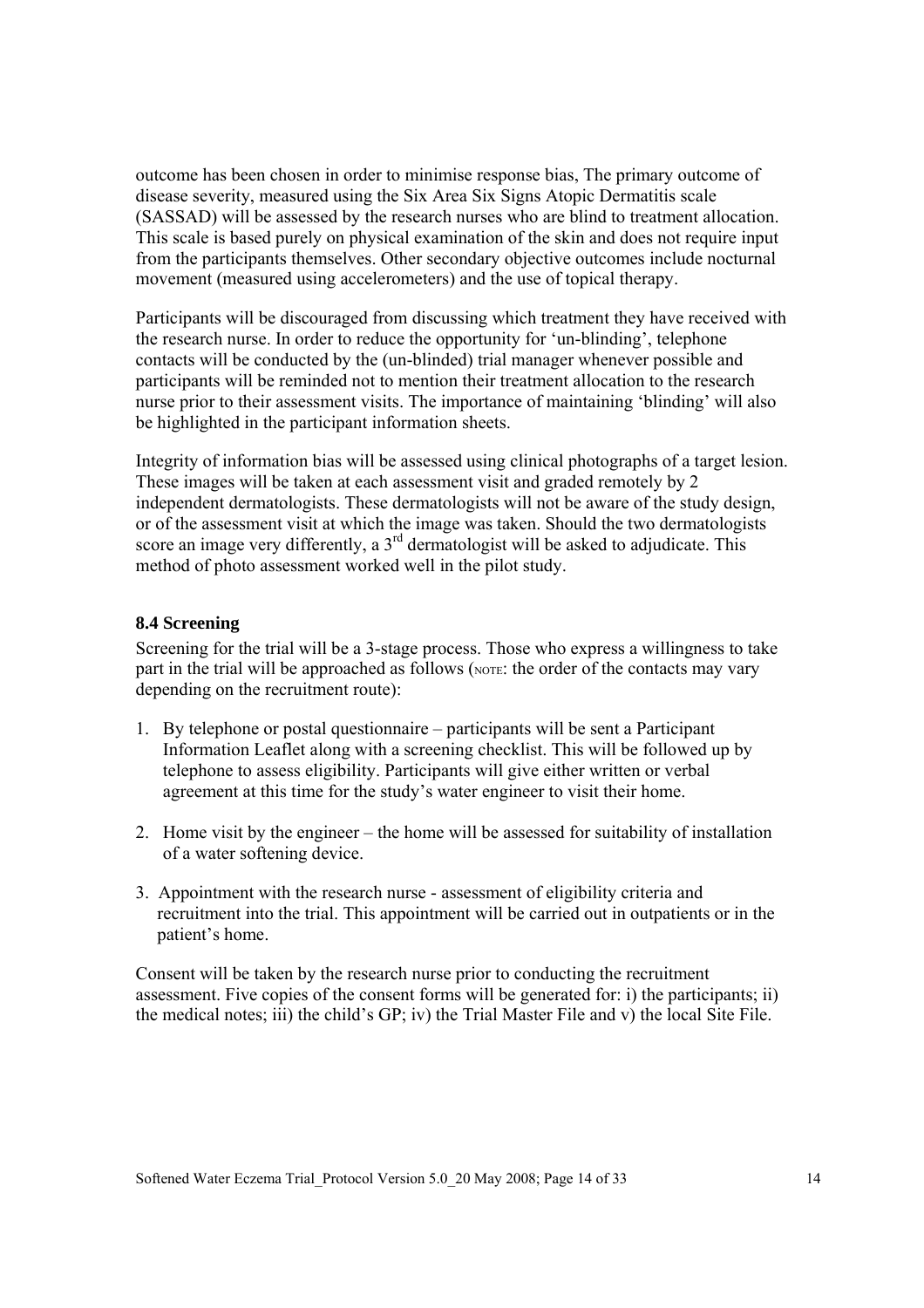## **9. DATA COLLECTION**

### **9.1 Data Collection Methods (summarised in Table 1)**

### *9.1.1.Face-face interviews with the research nurse*

These interviews will take place at baseline (recruitment visit), 4 weeks, 12 weeks and 16 weeks.

The visits will include the following:

- i. check of eligibility criteria (recruitment visit only)
- ii. baseline characteristics / demographics (recruitment visit only)
- iii. examining the child for disease severity (using the Six Area, Six Sign Atopic Dermatitis score)
- iv. eczema symptoms (POEM)
- v. interviewing the family for quality of life dermatitis family impact questionnaire and EQ-5D
- vi. willingness to pay for an ion-exchange water softener (recruitment and by letter sent at 10 -12 weeks)
- vii. digital image of nominated target lesion<sup>3</sup>
- viii.weighing medications.

### *9.1.2. Treatment diaries*

 $\overline{a}$ 

Diaries will be used to capture:

- i. the number of days when active topical treatment (topical corticosteroids, tacrolimus or pimecolimus) is applied
- ii. whether or not treatment has needed to be "stepped up" if so, in what way and for how many days ("stepping up" treatment will be defined in advance by the parents in consultation with the research nurse)
- iii. daily global assessment of disease activity by child and parents
- iv. nights away from home
- v. health service resource use
- vi. personal costs associated with the eczema
- vii. whether or not the accelerometers have been worn (weeks 1 and 12).

Items i) and ii) above will be used to calculate the number of totally controlled weeks (TCW) and well controlled weeks (WCW) during the study. Diaries will also be used to remind participants to check the salt levels in the machine and to return a sample of the water for testing in the laboratory every week.

<sup>&</sup>lt;sup>3</sup> Target lesion nominated by research nurse in discussion with the child/parents.

Softened Water Eczema Trial\_Protocol Version 5.0\_20 May 2008; Page 15 of 33 15 15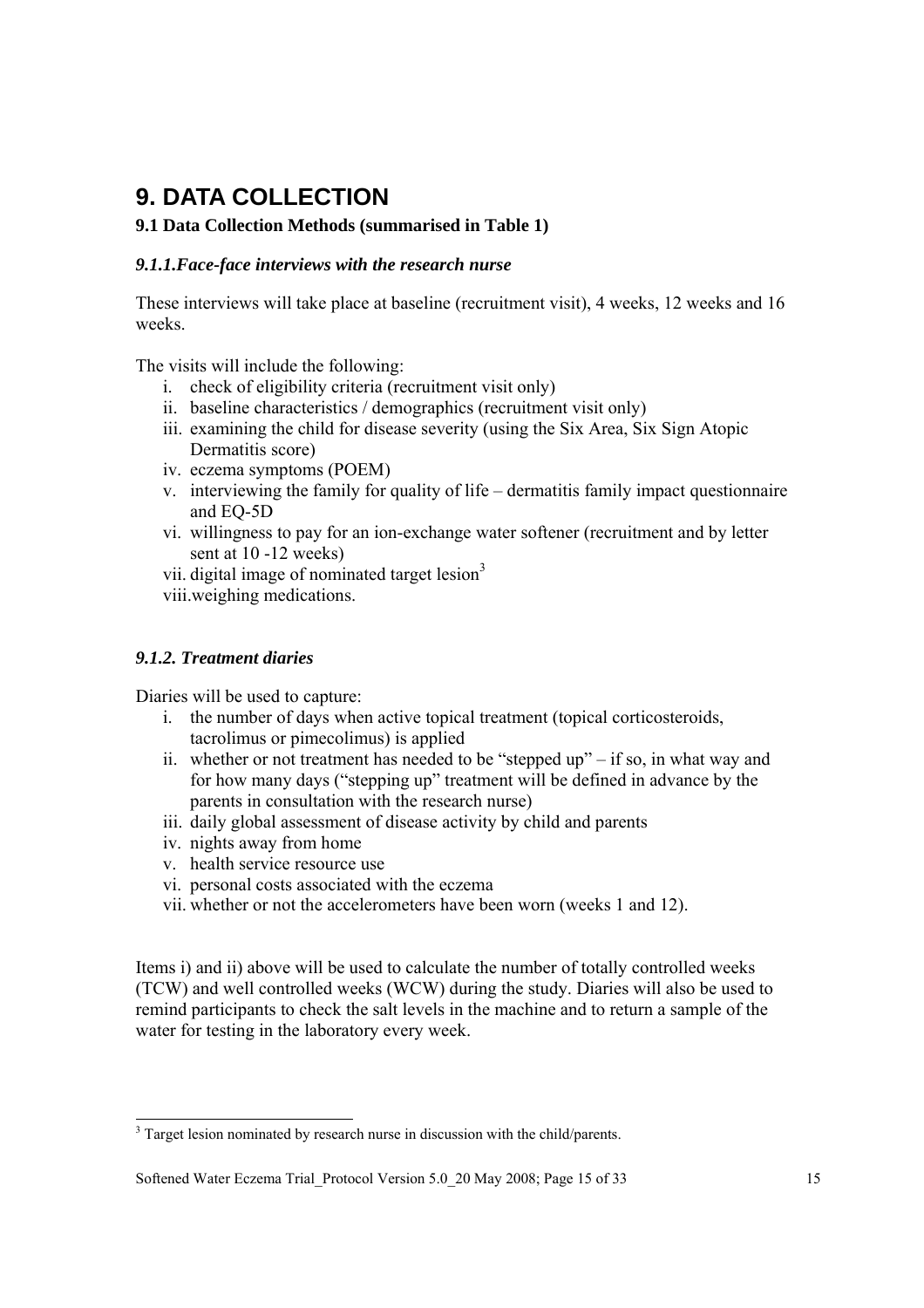#### **9.2 Accelerometers**

Night-time movement will be measured each night for a period of 1 week at the beginning of the study (week 1) and at the end of the 12-week study (week 12). Data will be stored on the Actiwatch<sup>TM</sup> units and downloaded onto a laptop computer at the subsequent assessment visits. Recordings will take place every night between the hours of 10pm and 6am, as used by other investigators<sup>6</sup>.

### **9.3 Telephone support**

Participants will be contacted by the trial manager at 8 weeks in order to provide advice and support about the study.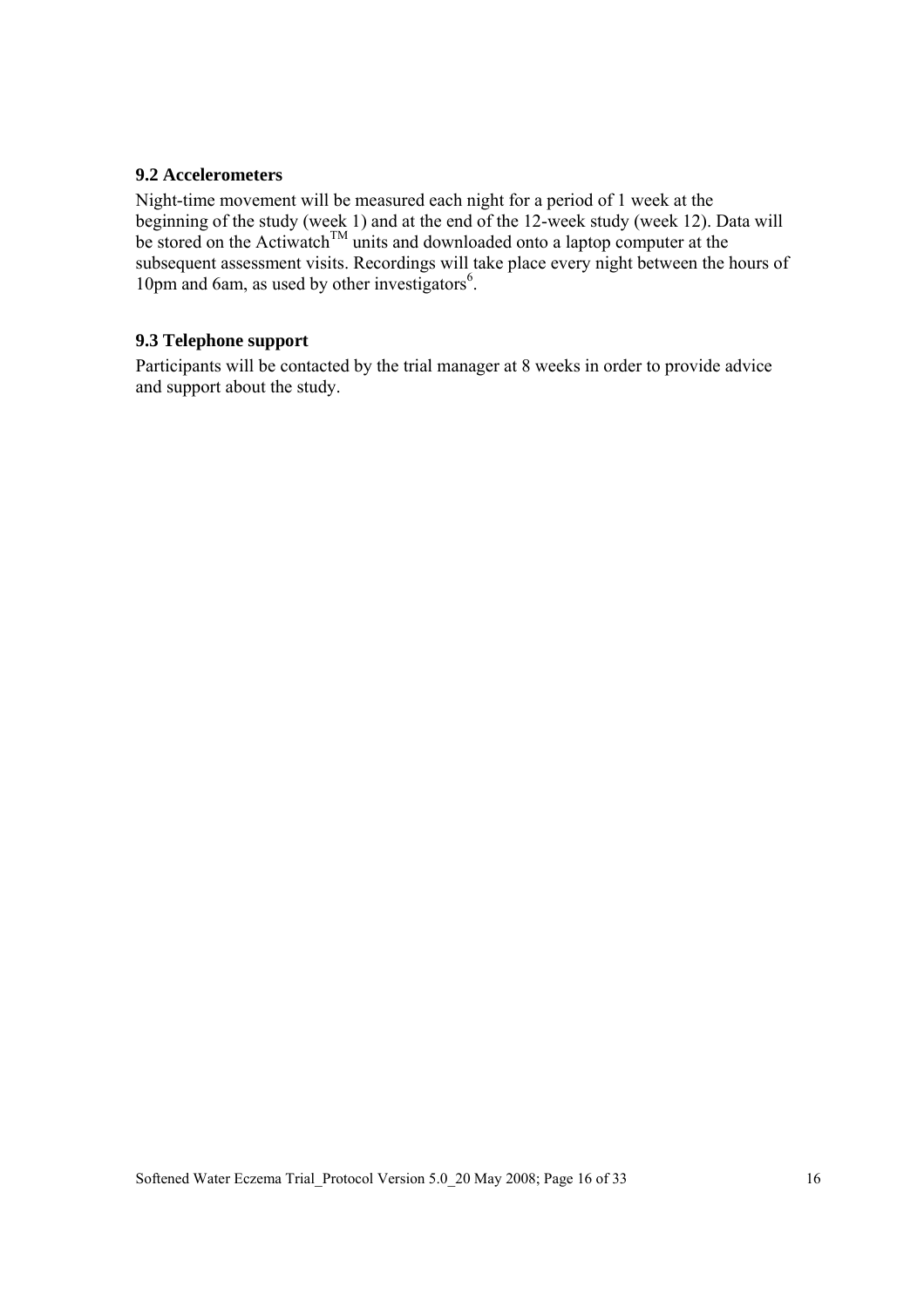| <b>BASELINE</b>                                                                                                                                                                                                                                                                                                                                                                                                                                                                                                                                                                                                                                                                                                                                                                                                                                               | <b>Group A</b>                                                                                                                                                                                                                                                                                   | "4 week"                                                                                                                                                                                                                                                                                                                                                           | "8 week"                                                                                                                                                                                                                                                                                                                           | "12 week"                                                                                                                                                                                                                                                                                                                                                                           | <b>Group A</b>                                                                                                                                                                                                                                                                                                                                                                                                                                  | "16 week"                                                                                                                                                                                                                                                                                                                                                                                                                                                                                                                                                                                            |
|---------------------------------------------------------------------------------------------------------------------------------------------------------------------------------------------------------------------------------------------------------------------------------------------------------------------------------------------------------------------------------------------------------------------------------------------------------------------------------------------------------------------------------------------------------------------------------------------------------------------------------------------------------------------------------------------------------------------------------------------------------------------------------------------------------------------------------------------------------------|--------------------------------------------------------------------------------------------------------------------------------------------------------------------------------------------------------------------------------------------------------------------------------------------------|--------------------------------------------------------------------------------------------------------------------------------------------------------------------------------------------------------------------------------------------------------------------------------------------------------------------------------------------------------------------|------------------------------------------------------------------------------------------------------------------------------------------------------------------------------------------------------------------------------------------------------------------------------------------------------------------------------------|-------------------------------------------------------------------------------------------------------------------------------------------------------------------------------------------------------------------------------------------------------------------------------------------------------------------------------------------------------------------------------------|-------------------------------------------------------------------------------------------------------------------------------------------------------------------------------------------------------------------------------------------------------------------------------------------------------------------------------------------------------------------------------------------------------------------------------------------------|------------------------------------------------------------------------------------------------------------------------------------------------------------------------------------------------------------------------------------------------------------------------------------------------------------------------------------------------------------------------------------------------------------------------------------------------------------------------------------------------------------------------------------------------------------------------------------------------------|
| $=$ Day ZERO                                                                                                                                                                                                                                                                                                                                                                                                                                                                                                                                                                                                                                                                                                                                                                                                                                                  | installation                                                                                                                                                                                                                                                                                     | Appointment                                                                                                                                                                                                                                                                                                                                                        | Reminder                                                                                                                                                                                                                                                                                                                           | Appointment                                                                                                                                                                                                                                                                                                                                                                         | <b>Un-installation</b><br><b>Group B</b><br><b>Installation</b>                                                                                                                                                                                                                                                                                                                                                                                 | Appointment                                                                                                                                                                                                                                                                                                                                                                                                                                                                                                                                                                                          |
| <b>Research Nurse</b><br>Water Engineer<br><b>Recruitment Visit</b><br>Home screening<br>clinic appointment<br>visit<br>Home visit to<br>Baseline<br>♦<br>♦<br>characteristics<br>assess<br>suitability of<br>Eligibility<br>residence for<br>criteria<br>installation of<br>checked<br>softener<br><b>SASSAD</b><br>♦<br>♦<br>Estimate salt<br><b>POEM</b><br>♦<br>requirements<br>Utility<br>♦<br>and assess<br>measures (DFI<br>availability of<br>and EQ-5D)<br>storage for salt<br>supply<br>♦<br>Weigh<br>medications<br>Test water<br>♦<br>hardness<br><b>WTP</b><br>♦<br>questionnaire<br>Digital photo<br>♦<br>of index site<br>Saliva sample<br>♦<br>Explanation<br>♦<br>and issue of<br>Diary 1<br>Explanation of<br>♦<br>accelerometer<br>$(Actiwatch^{TM})$<br><b>Issue Water</b><br>♦<br>Softener<br>Information<br>sheet<br>Randomisation<br>♦ | Water Engineer<br>At 0-2 weeks<br>$\Diamond$<br>Install unit<br>(Group A)<br>within 10<br>working days<br>of DAY ZERO<br>(date of<br>recruitment<br>visit)<br>♦<br>Advice given<br>to reduce soap<br>consumption<br>etc.<br>♦<br>Issue water<br>sampling<br>containers +<br>prepaid<br>envelopes | <b>Research Nurse</b><br>Clinic appointment<br>At 4-6 weeks<br>$\Diamond$<br><b>SASSAD</b><br><b>POEM</b><br>♦<br>Digital photo<br>♦<br>of index site<br>Saliva sample<br>♦<br>(if not obtained<br>at baseline)<br>Collection of<br>♦<br>week 1<br>Actiwatch™<br>data<br>Weigh<br>♦<br>medications<br>Collection of<br>♦<br>Diary 1 and<br>Issue of new<br>Diary 2 | <b>Trial Manager</b><br>At 8 to 9 weeks<br>Telephone<br>♦<br>support from<br><b>Trial Manager</b><br>Reminder to<br>♦<br>start collecting<br>Actiwatch™<br>data again<br>Reminder to<br>♦<br>add salt (group<br>$\bf{A}$<br>Reminder to<br>♦<br>continue taking<br>weekly water<br>samples for<br>hardness<br>testing (Group<br>A) | Research Nurse<br>Clinic appointment<br>At 12-14 weeks<br><b>SASSAD</b><br>♦<br><b>POEM</b><br>♦<br>♦<br>Utility<br>measures<br>♦<br>Digital photo<br>of index site<br>Weigh<br>♦<br>medications<br>♦<br>Collection of<br>Week 11-12<br>Actiwatch™<br>data and<br>Actiwatch™<br>Collection of<br>♦<br>Diaries 2<br>Issue Diary 3<br>♦<br>Explanation of<br>♦<br>cross-over<br>phase | Water Engineer<br>At 12-14 weeks<br>Remove unit<br>♦<br>(Group A)<br>within 10<br>working days<br>of 12 week<br>anniversary of<br>installation<br>Install unit<br>♦<br>(Group B)<br>within 10<br>working days<br>of 12 week<br>appointment<br>with RN; retest<br>water hardness.<br>♦<br>Advice given<br>to reduce soap<br>consumption<br>etc (Group B)<br>♦<br>Issue water<br>sampling<br>containers and<br>pre-paid<br>envelopes<br>(Group B) | <b>Research Nurse</b><br>Water Engineer<br>At 16 to 18 weeks<br>Clinic appointment with<br>Research Nurse to carry<br>out:<br><b>SASSAD</b><br>♦<br><b>POEM</b><br>♦<br>Utility measure<br>♦<br>Digital photo of<br>♦<br>index site<br>Collection of Diary 3<br>♦<br>Visit by Water Engineer<br>to:<br>♦<br>Remove unit (Group<br>B), if they do not<br>wish to purchase<br>unit, within 10<br>working days of 4<br>week anniversary of<br>installation<br>Reinstall unit (Group<br>♦<br>A) if they wish to<br>purchase unit at first<br>convenient time after<br>16 week<br>appointment with<br>RN. |

|  |  |  | Table 1: Summary of schedule of assessment visits |  |
|--|--|--|---------------------------------------------------|--|
|--|--|--|---------------------------------------------------|--|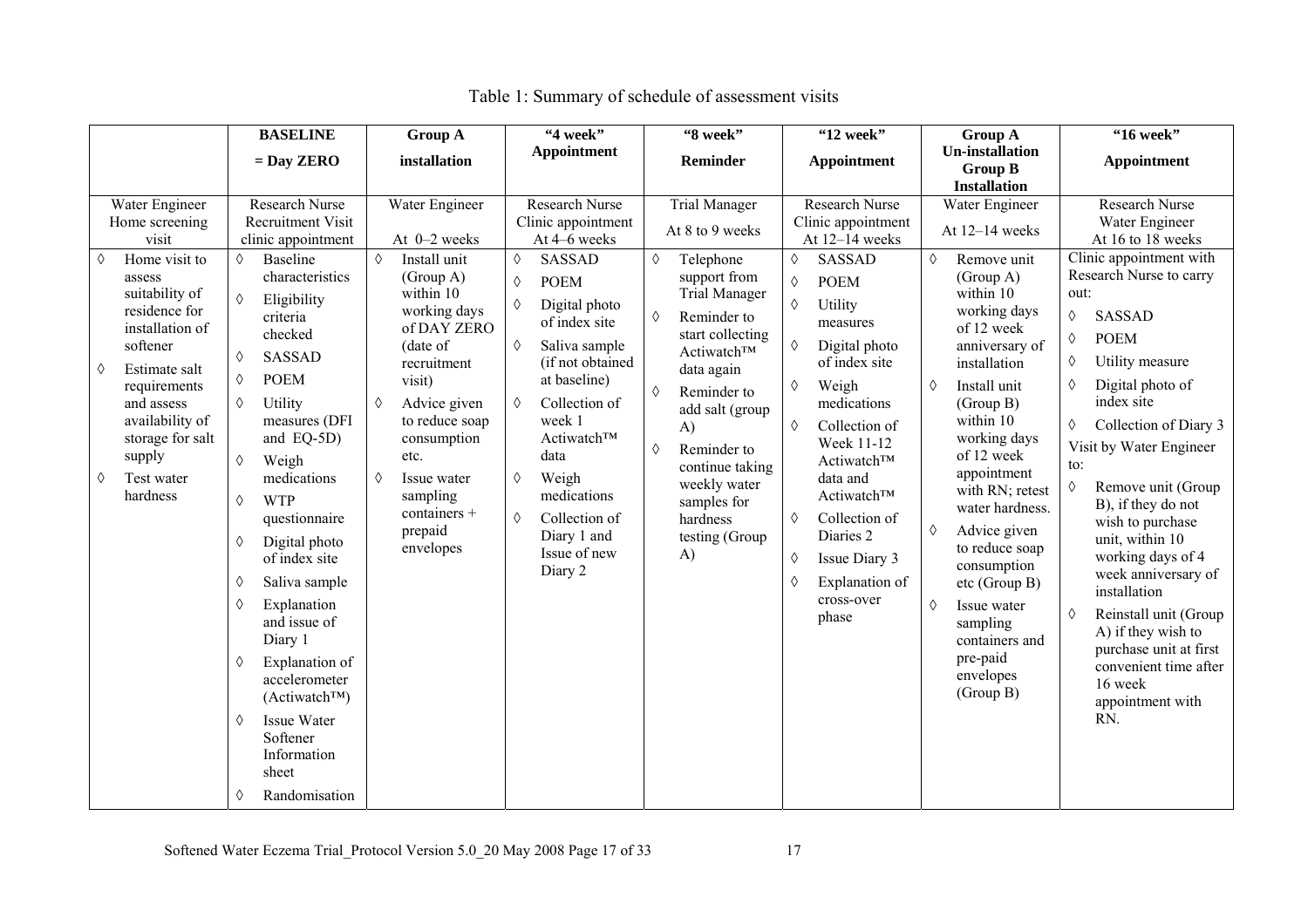### **9.4 Engineer's visits**

Engineers will conduct a screening visit for potential trial participants in order to assess the suitability of their home for the installation of a water softener. A standard checklist will be prepared for this purpose. Any households which are not able to have a unit installed (for whatever reason) will not be enrolled into the study. The pre-recruitment visit will also assess the likely salt requirements of the family, and test water hardness.

If randomised to Arm A, an installation visit will take place as soon as possible following randomisation to treatment (ideally within 10 working days).

For the active treatment group parents will be sent information about how to bypass the unit and asked to do this immediately they return home after their child's 12-week assessment visit. Units will subsequently be removed by the water engineer as soon as possible (ideally within 5 working days) to ensure that the units cannot be turned on again during the final 4-week non-intervention period. If the family chooses to purchase a unit at a reduced price (£446.50) a unit will be reinstalled after they have completed the final 4-week non-intervention period of the study. Families in the active treatment group will send samples of water for hardness testing on a weekly basis throughout the 12 week period when the unit is installed. Those allocated to delayed treatment will receive an active unit at 12 weeks. This will then be removed after week 16 unless the family decides to purchase the unit. Families in the delayed treatment group will send samples of water for hardness testing on a weekly basis from weeks 13 to 16 inclusive.

## **10. STATISTICS**

### **10.1 Statistical design**

Analyses have been planned in order to place emphasis on objective outcomes that are less likely to be influenced by the potential bias inherent in a single-blind study. Nevertheless, a variety of additional tools are to be used that reflect more closely the disease process throughout the study period. Some of these are relatively objective indicators of disease activity (such as nocturnal movement and treatment application), whilst others reflect subjective concepts (such as self-reported symptoms in the POEM), in order to capture the many health-related dimensions affected by eczema.

The planned analyses should answer the following questions:

- 1. Does exposure to softened water for 12 weeks improve the symptoms and severity of eczema, compared to standard care?
- 2. Does softened water improve quality of life for patients and their carers?
- 3. Are water softeners a cost-effective treatment for children with atopic eczema?

In addition, tertiary analyses will explore the following parameters:

4. How quickly the benefits of softened water become evident.

Softened Water Eczema Trial Protocol Version 5.0 20 May 2008 Page 18 of 33 18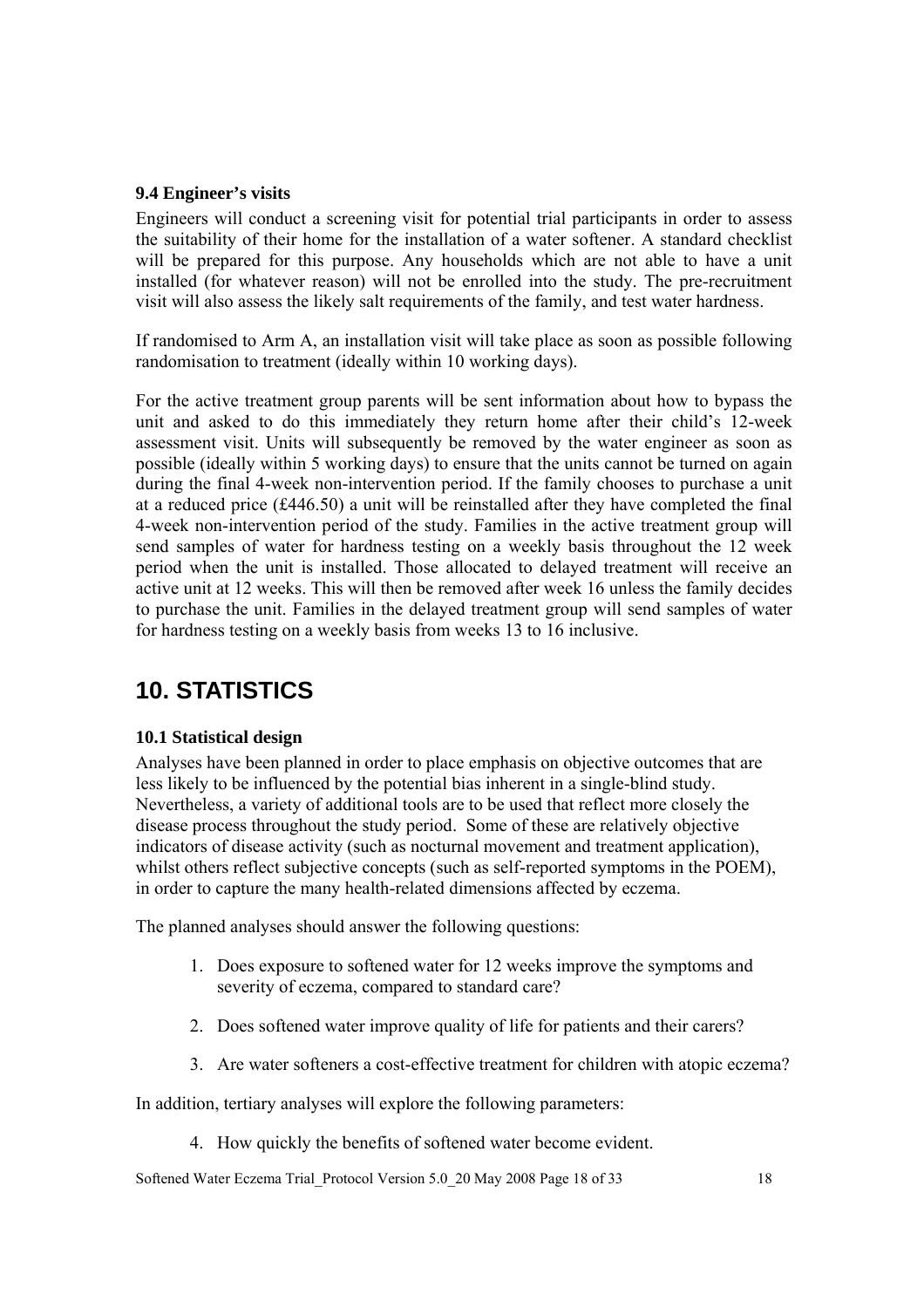5. How quickly the benefits of softened water are lost once treatment is stopped.

The main intention-to-treat analysis will be conducted at 12 weeks. An additional per protocol analysis will also be conducted for the primary outcome in order to test the proof of concept.

A sub-group analysis will also be conducted based on the presence or absence of mutations on the gene filaggrin (*see* section 12). Mutations on the filaggrin gene have been associated with dry skin and may therefore be a useful predictor of treatment response.

### **10.2 Sample Size estimate**

Sample size estimates are based on other published data relating to the use of SASSAD in patients recruited in secondary care<sup>15</sup>,  $\overline{5}$ . Based on a minimum clinically relevant difference of 20% in the change in SASSAD score between the 2 groups, and assuming a mean baseline SASSAD score of 20 with a standard deviation in change scores of  $10^{-15}$ , a sample size of 310 children will provide 90% power, assuming a significance level of 5% and attrition rate of 15% (see planned interventions section). Sample size estimates based on the results of the pilot study, support this sample size estimate.

### **10.3 Primary analyses**

◊ Change in disease severity (SASSAD) at 12 weeks compared to baseline, will be assessed using Student's t-test. An adjusted analysis will also be conducted including the stratification variables of eczema severity, age and recruiting centre.

In order to aid the clinical interpretation of these data, the number needed to treat (NNT) assuming a range of improvements in SASSAD scores will also be presented  $(\geq 20\%, \geq 50\%$  and  $\geq 75\%$  improvement).

### **10.4 Secondary analyses**

- $\Diamond$  The proportion of time spent moving during the night will be compared using Student's t-test.
- ◊ The proportion of participants reporting either good or excellent improvement in disease severity on the global assessment scale will be analysed using a chi-squared analysis.
- ◊ A Student's t-test will be used to assess the difference in the number of grams of topical treatment applied.
- ◊ POEM scores will be compared at 12 weeks using Student's t-test.
- $\Diamond$  A Student's t-test will be used to assess differences in the number of Totally Controlled Weeks and Well Controlled Weeks throughout the study period.

Softened Water Eczema Trial Protocol Version 5.0 20 May 2008 Page 19 of 33 19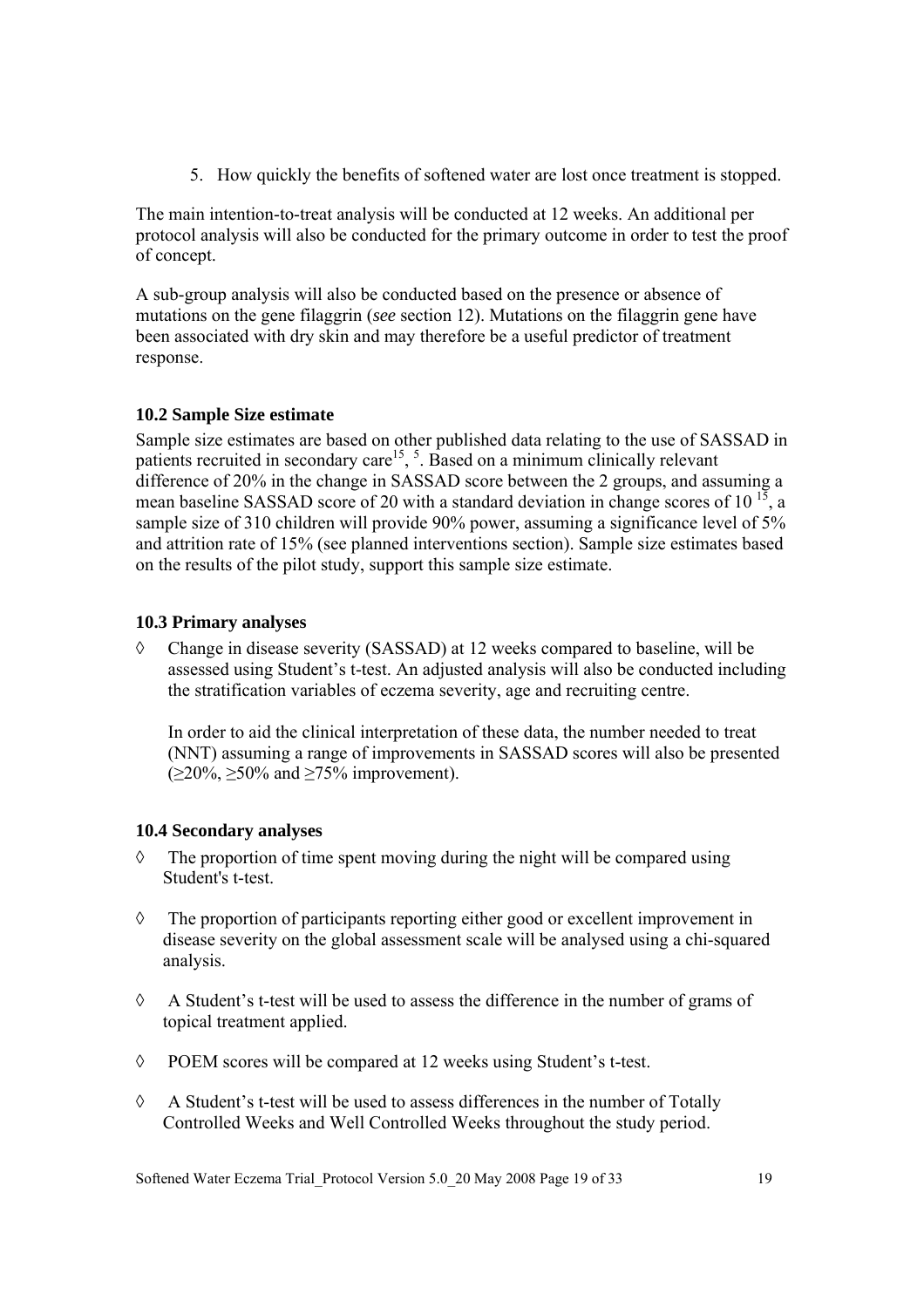- ◊ Mean scores on the Dermatitis Family Impact Scale and Quality of Life scores will be compared using a Student's t-test.
- $\Diamond$  Predictors of response model. Factors to be included in the model will be prespecified prior to analysis, but will include baseline eczema severity, previous treatment history, water hardness at baseline, prior belief relating to the benefits of softened water, demographic variables and filaggrin status (*see* Section 12).

### **10.5 Tertiary analyses**

- ◊ Changes in SASSAD at 4 weeks will be assessed using Student's t-test.
- ◊ For the within group analyses, mean change in disease severity (SASSAD) at week 4 (relative to baseline) compared to mean change in disease severity at week 16 (relative to week 12) will be analysed using a paired samples t-test. These analyses will be used to explore speed of onset and possible carry-over effects.

## **11. COST-EFFECTIVENESS ANALYSIS**

### **11.1 Objective:**

• To assess the cost-effectiveness of installing a water softening unit in the homes of families who have a child with eczema, when compared with usual care.

The cost analysis will compare the overall costs for the intervention to usual care, measuring resource use such as primary care contacts, medication prescribed, secondary care contacts and patient costs. Health and family resource use data will be measured using participant diaries. Resource use will be valued using published unit costs (e.g. Curtis and Netten 16, BNF 2005, and NHS reference costs (http://www.dh.gov.uk/PolicyAndGuidance/OrganisationPolicy/ FinanceAndPlanning/NHSReferenceCosts/fs/en)), and patient reported estimates. The costs to the NHS and patient will be reported separately as well as in combination.

The primary measures of effectiveness for cost analyses purposes will be the number of participants who show a  $\geq$ 50% improvement in SASSAD at 12 weeks compared to baseline. Secondary analyses will be conducted using continuous data from the SASSAD scale; the Dermatitis Family Impact Scale; and the generic measure of health utility as measured on the child version of the EQ-5D (for children aged 3–6 years, the proxy version will be used).

If non-dominance occurs an incremental cost-effectiveness ratio will be produced. Sensitivity analysis will be undertaken to test the robustness of results in the face of any uncertainties or assumptions made in the analysis. In particular, assumptions about the time period over which the difference in costs and difference in benefits are likely to be sustained. Where appropriate the change in health-related quality of life measured on the

Softened Water Eczema Trial\_Protocol Version 5.0\_20 May 2008 Page 20 of 33 20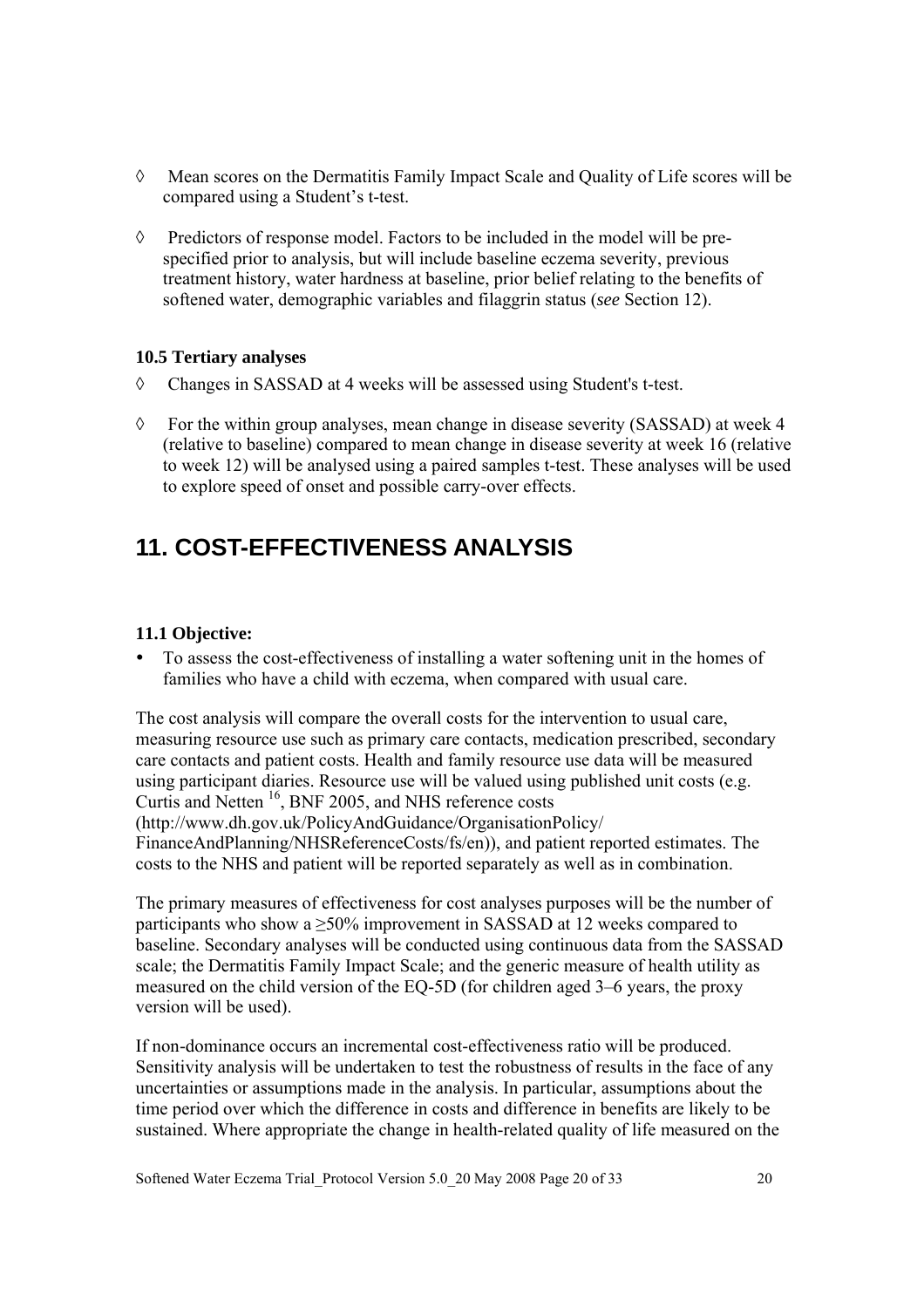EQ-5D will be multiplied by the expected duration of benefits from water softening in order to calculate the Quality Adjusted Life Years (QALYs) of the intervention group compared to the usual care group.

In addition to the cost effectiveness analysis, contingent valuation (CV) methodology will be employed to measure parental willingness to pay for the water softener device as a measure of benefit. CV methodology is now more widely used as a measure of benefit in the health care field  $17$ . It is an important issue in the context of this study, since it is not clear at this stage who will, or should, pay for the device: the parent or the NHS. Willingness to pay will be asked pre-intervention at the recruitment visit to get an ex-ante hypothetical willingness to pay and again at week 12. At the end of the study, all participants will get the opportunity to purchase the device that they used in the study, thus giving us a measure of parental actual willingness to pay. This will enable us to test whether a hypothetical bias exists in health CV studies in this context.

### **12. ADDITIONAL GENETICS STUDY**

### **12.1 The role of filaggrin gene mutations as a predictor of treatment response**

Mutations in the gene encoding the skin barrier protein filaggrin have recently been shown to strongly predispose to eczema. Reduced filaggrin activity is associated with an abnormally dry skin and defective skin barrier. It is estimated that up to 50% of children with eczema may carry one or two mutations in the gene encoding filaggrin, which has the gene symbol  $FLG$ <sup>18</sup>. Individuals carrying one null-allele for filaggrin make only 50% of the normal amount of filaggrin. Often these individuals have a mild form of ichthyosis vulgaris ( a very dry skin) and are at risk for eczema. Individuals who have two nullalleles make no filaggrin and have a more severe form of ichthyosis vulgaris and are at greater risk of eczema<sup>19,20</sup>.

In light of this breakthrough in understanding eczema, we have formed collaborative links with the research team that first reported this association (lead by Professor Irwin McLean at the Human Genetics Unit, University of Dundee). We plan to include filaggrin status as a possible predictor of treatment response in the current study. The mechanism of action by which water softeners improve eczema is currently unclear. Nevertheless, it seems intuitive to consider the possibility that a gene associated with dry skin may play an important role in predicting why some people with eczema are more affected by hard water than others.

For the sub-group analysis, study participants will be categorised into two groups according to filaggrin status:

Group 1: *FLG* +/+ (wild type) – control cohort Group 2: *FLG* +/- (heterozygous for *FLG* null allele) and *FLG* -/- (homozygous for *FLG* null alleles)

This work will refine the phenotypic characteristics of filaggrin-deficient eczema, and will assess whether filaggrin is an important predictive factor in determining treatment

Softened Water Eczema Trial Protocol Version 5.0 20 May 2008 Page 21 of 33 21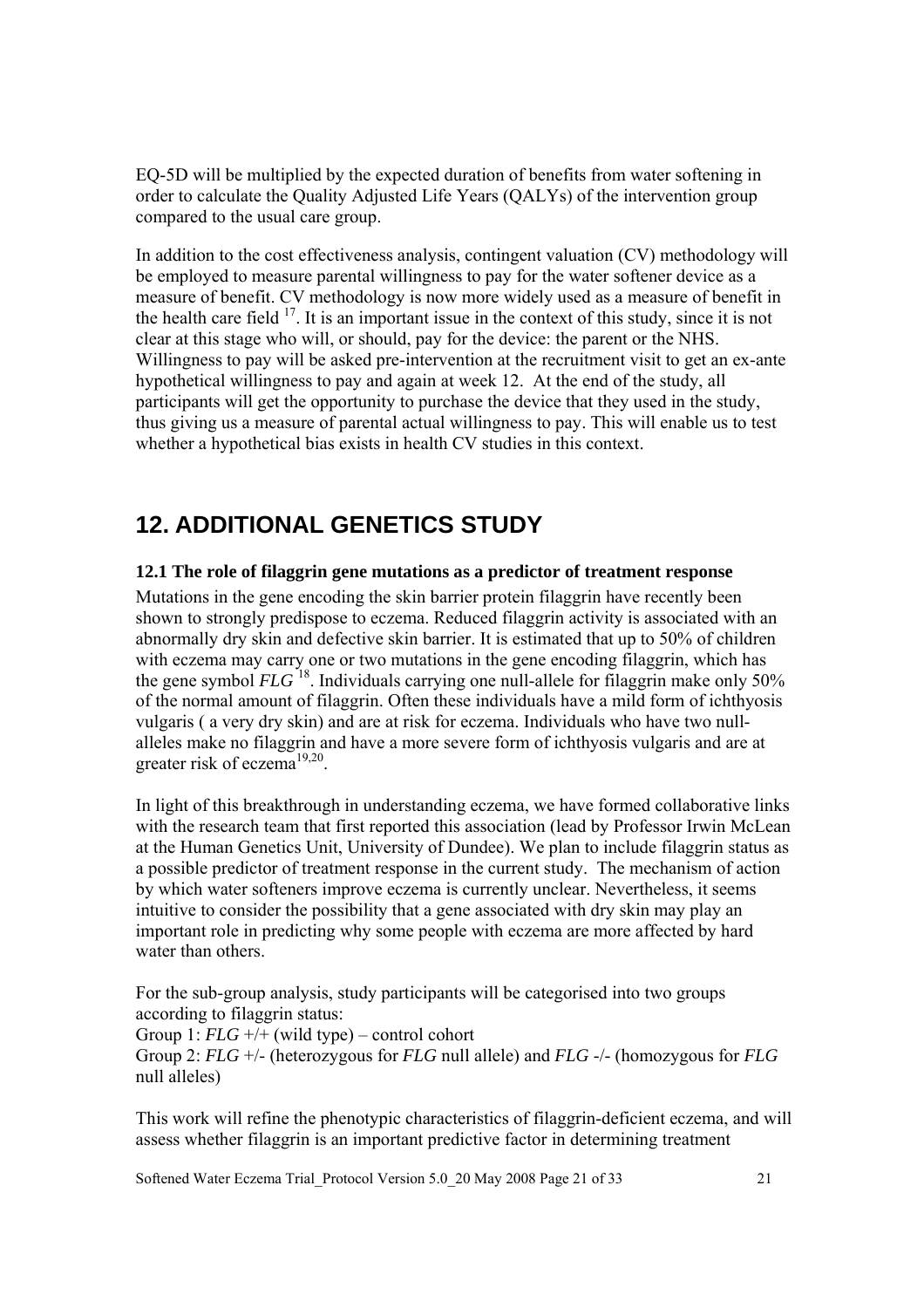success.

### **12.2 Methodology**

To determine filaggrin status it will be necessary to obtain DNA from individuals entering the study. Following written informed consent, participants will be asked to provide a saliva sample at enrolment (or at their 4-week clinic appointment, if more practical). If children are unable to spit into the container, swabs taken from inside the cheek will be used to collect the sample.

Sample containers will be identified using the designated study number and date of birth only. Personal contact details will be kept by the Trial Manager and will not be transferred to the laboratory researchers.

The containers will be shipped to the Human Genetics Unit, University of Dundee. DNA will be extracted by standard techniques and *FLG* genotyping for the common null-alleles will be carried out according to published protocols <sup>19</sup>. Samples will be kept in Dundee for future testing for genes associated with atopic eczema if new techniques become available.

*FLG* genotype status will be recorded and returned to the Centre of Evidence Based Dermatology in Nottingham, again using the study number and date of birth.

### **12.3 Written informed consent**

Parents and participants will be offered the possibility of opting out of this part of the study. No participant will be enrolled until informed consent has been gained.

### **12.4 Sample size**

The sample size for the main trial is based on the ability to detect at least a 20% difference in disease severity between the two groups (water softener versus usual eczema care). In order to ensure that sufficient power is available for the planned sub group analysis, further sample size calculations have been performed.

Assuming that the presence of at least one mutation in the gene encoding filaggrin results in improved treatment response, a total of 90 children with at least one such mutation would be sufficient to detect a 30% difference between the treatment groups in the primary outcome (disease severity), with 80% power and a significance level of 5% (s.d = 10). Allowing for 20% drop out means that 120 (39% of the children recruited) would need to carry the gene mutation. For 90% power, this figure would be 145 (47%) children. This is in line with previous published findings which suggest that the gene may be present in up to 50% of eczema sufferers<sup>19</sup>, although this varies according to ethnic  $\text{group}^{21,22}$ .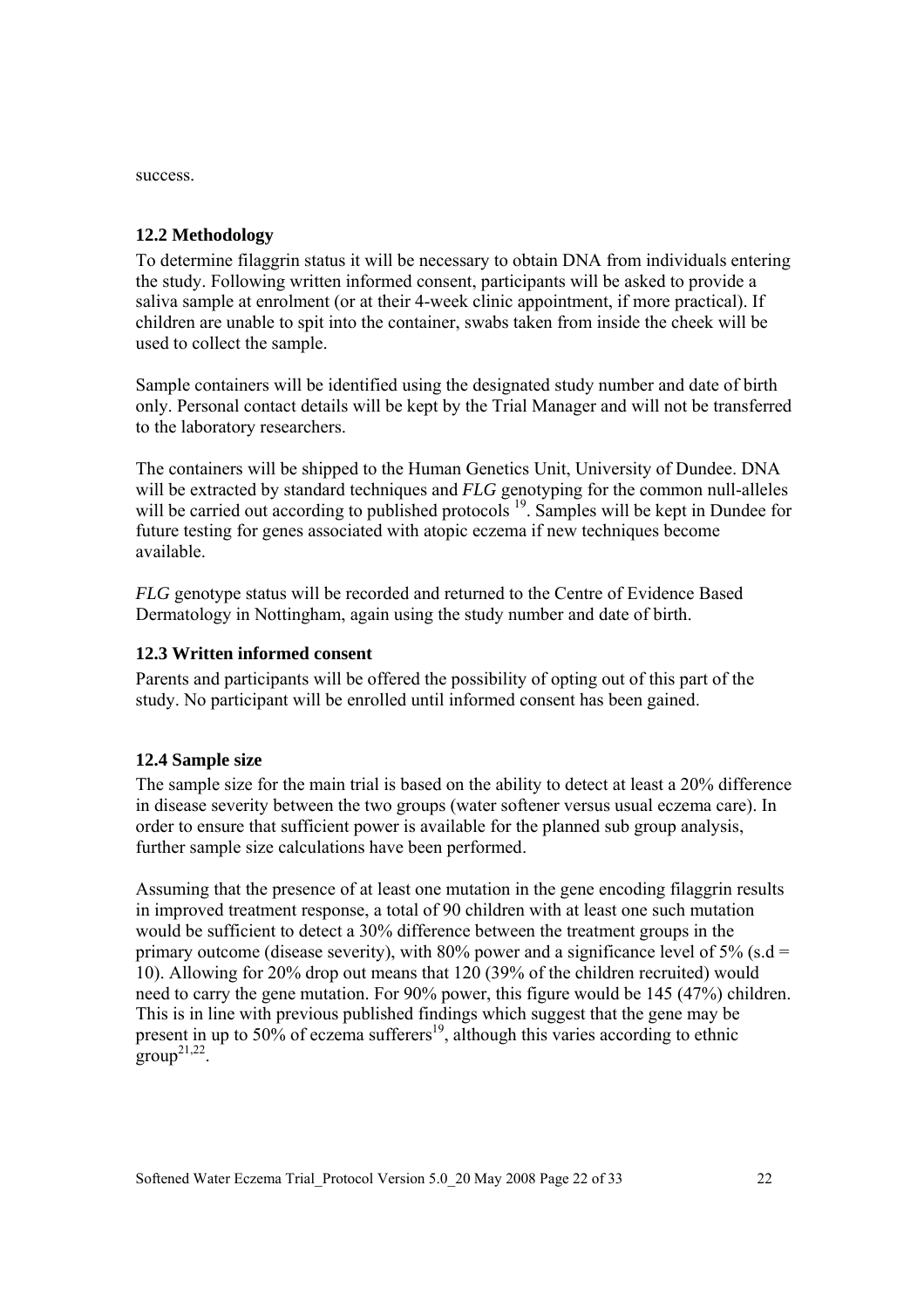## **13. TRIAL ADMINISTRATION**

### **13.1 Trial personnel**

This study will employ a part-time trial manager (60% fte) and 4 part-time research nurses (60% fte). Two MCRN-funded research nurses are also working part-time on the study (London and Lincolnshire). All staff will be supervised by Dr Kim Thomas at the University of Nottingham, although the research nurses employed at the other recruiting centres will report directly to the Principal Investigators for those centres. Water engineering aspects have been sub-contracted by UK WTA to MG Heating, Newport for all installations on the Isle of Wight. Kinetico Ltd, Southampton, are working on behalf of UKWTA, facilitating installations and engineering support on the mainland. Each company has a dedicated water engineer co-ordinator (who is a member of the Trial Management Group) and who will arrange and supervise visits by their own water engineers to participants homes.

In addition, a consumer panel has been convened consisting of 5 service users with experience of living with eczema. Mr David Potter acts as the consumer panel representative on the Trial Steering Committee. Copies of the participant information sheets, symptom diaries and publicity material have been shown to the panel of service users prior to submission for ethical approval. The panel members shared these documents with children with eczema aged 4 and 13 years.

### **13.2 Roles & responsibilities**

The Chief Investigator will have overall responsibility for the design, maintenance and delivery of the trial, and will serve as the study guarantor to sponsors, funders and journals.

The Trial Manager will be responsible for all aspects of the day-to-day running of the trial.

The research nurses will be responsible for identifying and recruiting suitable participants, for conducting skin assessments and liaising with the local engineers over visit dates and times (prior to randomisation). Since research nurses are responsible for conducting the blinded outcome assessments, contact after the initial recruitment interview will be kept to a minimum. Subsequent telephone follow-up will be conducted by the trial manager or study support staff at the co-ordinating centre in Nottingham.

The Clinical Trials Support Unit (University of Nottingham) will provide data management for the trial. This will include a web-based randomisation service (with telephone backup), database design, data entry and central data monitoring.

Professor Andrew Nunn at the MRC Clinical Trials Unit in London will prepare an analysis plan prior to analysis.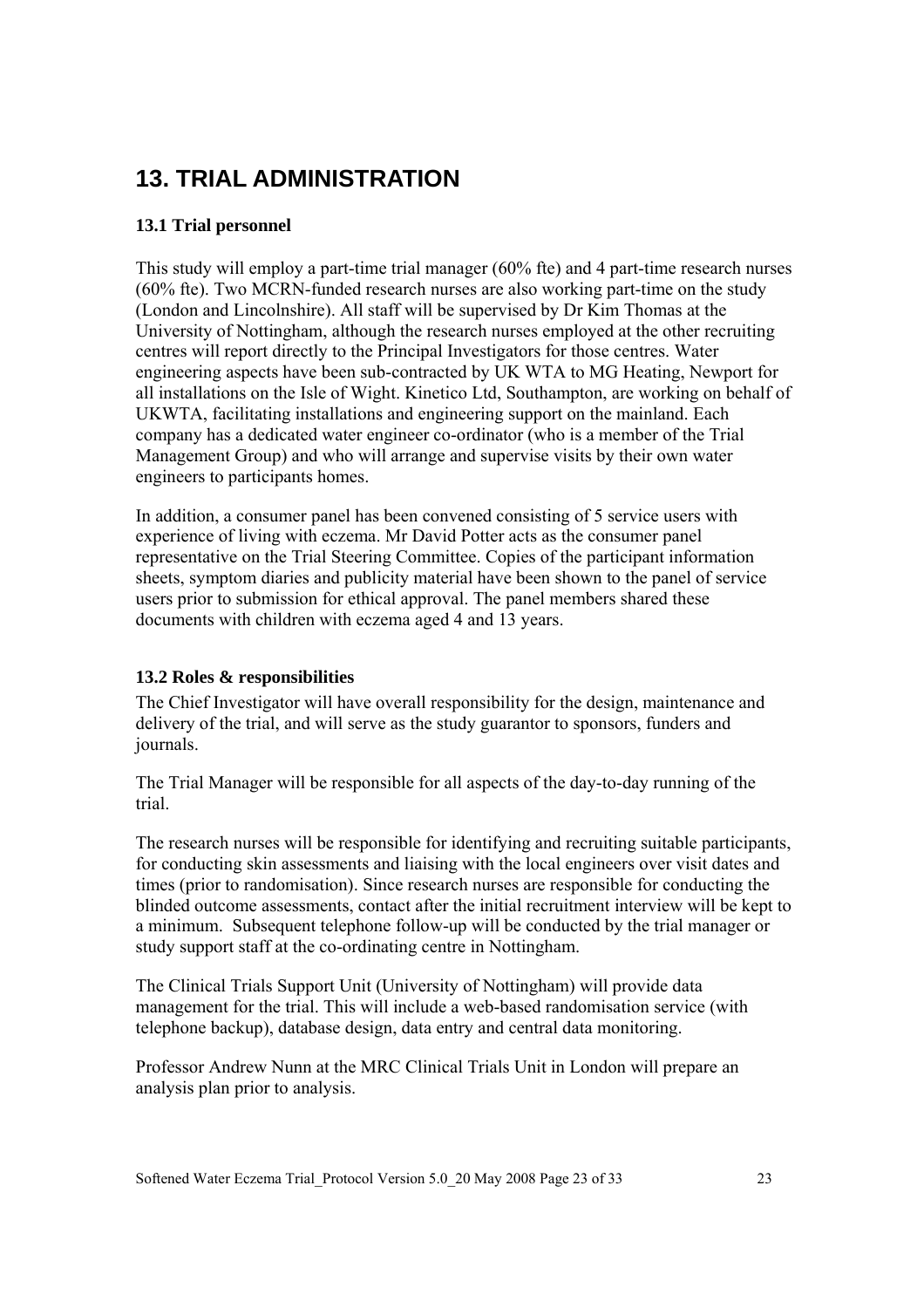### **13.3 Conflicts of interest**

None.

### **13.4 Trial Organisation & administration**

The trial is funded by the NHS Health Technology Assessment Programme. It is sponsored by the University of Nottingham, and will be managed and co-ordinated from the Centre of Evidence Based Dermatology in Nottingham. Data management will be conducted through the Nottingham Clinical Trials Support Unit. Statistical analysis will be over-seen by Professor Andrew Nunn at the MRC Clinical Trials Unit in London, and conducted by a junior statistician employed at the same trials unit.

Membership of the Trial Steering Committee (TSC) and Trial Management Group (TMG) have been documented at the beginning of this document.

The Trial Steering Committee will meet at least once a year and will provide overall supervision of the trial on behalf of the trial sponsor.

The Trial Management Group will meet more frequently and will be responsible for the day-to-day management of the trial. Members of the TMG will report to the TSC at their meetings.

Since this trial involves the use of a commonly available domestic water softening unit (and does not involve a medicinal product) we do not anticipate the need for a Data Monitoring Committee.

|                     | 1 Sept<br>$2006$ to<br>28 Feb<br>2007 | 1 Mar<br>$2007$ to<br>$30$ Aug<br>2007 | 1 Sep<br>$2007$ to<br>28 Feb<br>2008 | 1 Mar<br>2008 to 30<br>Aug 2008 | 1 Sep<br>$2008$ to<br>31 Oct<br>2008 | 1 Nov<br>$2008$ to<br>28 Feb<br>2009 | 1 Mar 2009 to<br>30 Aug 2009 |
|---------------------|---------------------------------------|----------------------------------------|--------------------------------------|---------------------------------|--------------------------------------|--------------------------------------|------------------------------|
| Trial set-up*       |                                       |                                        |                                      |                                 |                                      |                                      |                              |
| Training**          |                                       |                                        |                                      |                                 |                                      |                                      |                              |
| Recruitment ***     |                                       |                                        |                                      |                                 |                                      |                                      |                              |
| Follow-up           |                                       |                                        |                                      |                                 |                                      |                                      |                              |
| Close of database   |                                       |                                        |                                      |                                 |                                      |                                      | 30/4/09                      |
| Analysis / write up |                                       |                                        |                                      |                                 |                                      |                                      |                              |

### **13.5 Trial Timetable and Milestones**

MREC, LREC and R&D approval

\* Trial set-up will include the establishment of sponsorship agreement; preparation of trial procedures and CRF's; application for ethics and R&D approvals; purchasing equipment and publishing the protocol. Research nurses employed at each site and the study engineers will be identified during the 6-month set-up period.

\*\* Training of Principal Investigators, Water Engineers and Research Nurses, including awareness of GCP.

\*\*\* It is estimated that 4 to 5 children will be recruited at each of the 4 recruitment centres per month (i.e.  $\sim$ 16-20 per

Softened Water Eczema Trial Protocol Version 5.0 20 May 2008 Page 24 of 33 24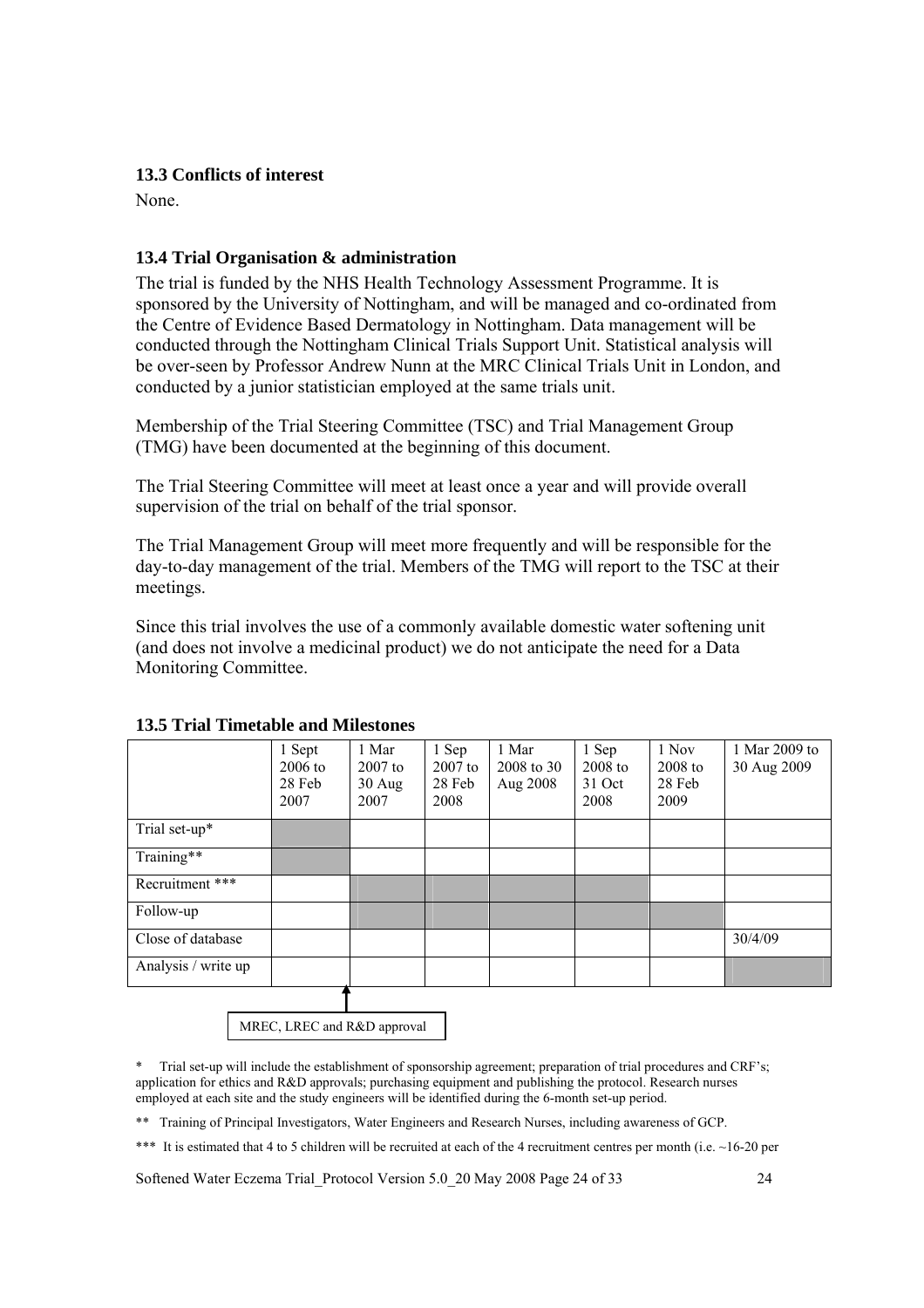month). On this basis, recruitment should be completed within 18-20 months of starting recruitment.

#### **13.6 Unblinding of participants**

This is a single-blind study, in which unblinding of the study participants is not relevant. However, attempts will be made to ensure the continued blinding of the research nurses and the trial statistician. If any of the research nurses feel that blinding may have been compromised at any time, this will be logged accordingly.

### **14. ETHICS**

#### **14.1 Statement of confidentiality**

Any data collected as a result of this trial will be treated as confidential. Participants will be identified by unique reference number and initials wherever possible. It is necessary for participants' name and contact details to be released to the co-ordinating centre, but this will not happen until fully informed consent has been taken.

#### **14.2 Data protection**

Data will be stored in accordance with the Data Protection Act. Investigators will retain patient records and CRFs in easily retrievable but secure form.

The Chief/Principal investigator will ensure that CRFs and other study documentation relating to their participants are kept in a locked departmental filing cabinet. Completion of, and access to the CRFs will be restricted to those personnel approved by the Chief/Principal investigator.

### **15. ADVERSE EVENT REPORTING**

This trial involves the use of a commonly available domestic water softening unit with provision for mains drinking water during the time when the water softening unit is installed. This being the case, we do not anticipate any adverse events or adverse reactions of any relevance to the trial. As a result adverse event data will not be routinely collected. Events of particular relevance such as plumbing difficulties, floods or difficulties with the units will be logged and reported to the MREC and relevant R&D departments annually.

### **16. TRIAL INSURANCE AND INDEMNITY**

#### **16.1 Negligent Harm**

The usual NHS indemnity arrangements for negligent harm will apply.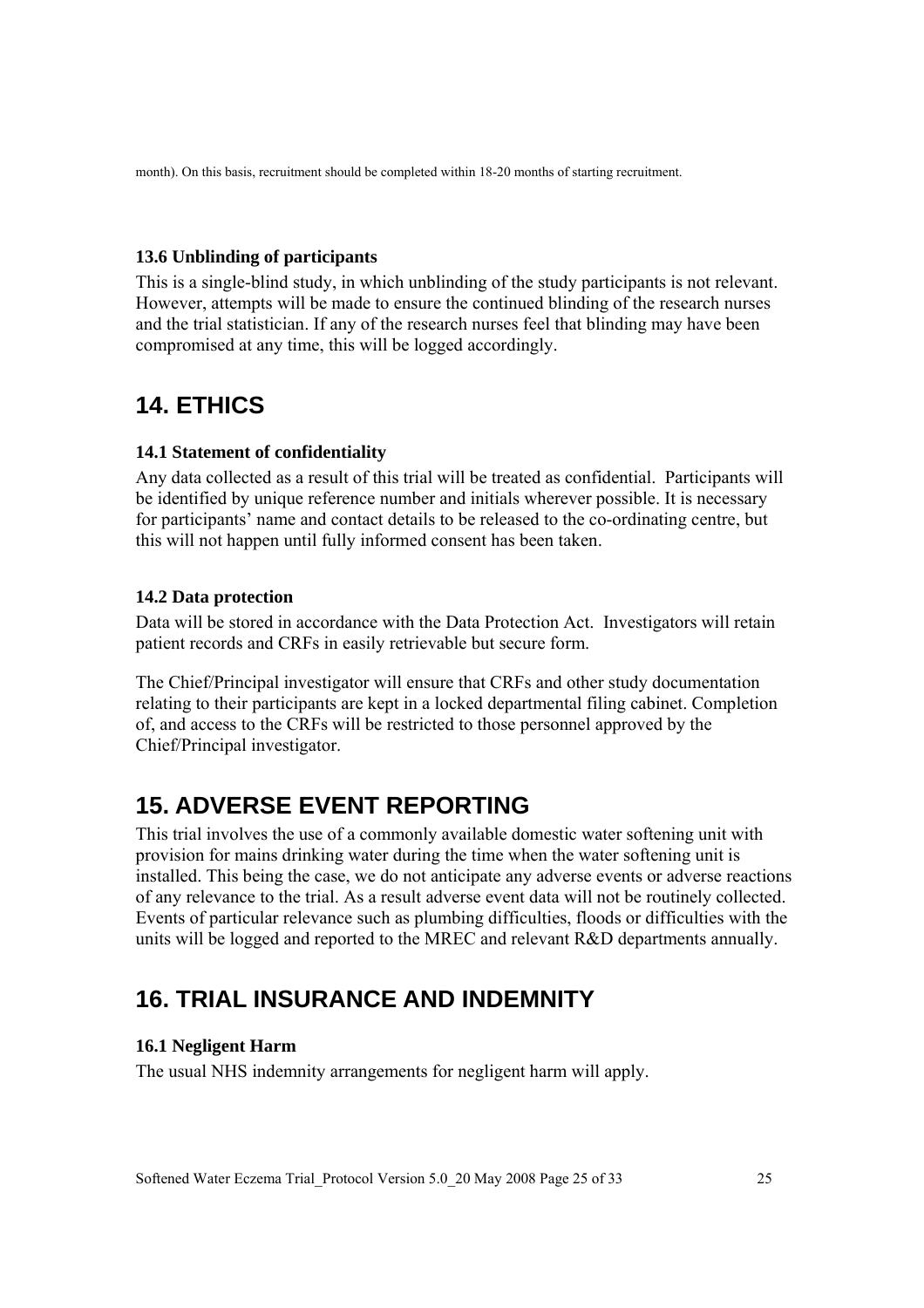### **16.2 Research Liabilities**

The sponsor (University of Nottingham) has third-party liability insurance cover in accordance with all local legal requirements.

As a precautionary measure, the investigator, the persons instructed by him and the hospital are included in such cover in respect of work done by them in carrying out this study to the extent that the claims are not covered by their own professional indemnity insurance.

In addition, the study engineers will carry their own  $3<sup>rd</sup>$  party liability insurance should the installation of the water softening devices result in flood or damage to property.

### **16.3 Non negligent harm**

The devices to be used in the study will be covered by product warranty. Other than this, no compensation exists for non-negligent harm.

# **17. PUBLICATION POLICY**

During the period of the trial, press releases will be issued from the Centre of Evidence Based Dermatology and will be approved by either the Chief Investigator (Hywel Williams) or the Lead Applicant (Kim Thomas). No party will be entitled to submit any publicity material without prior approval from the co-ordinating centre.

Trial publications and conference presentations will be submitted to the HTA for approval prior to submission to the event organisers or the editors. All publications will acknowledge the support of the HTA in funding this trial, and the support of the water industry.

Neutral or negative results will not constitute a reasonable justification to delay publication.

## **18. TRIAL FINANCES**

This trial is funded by the NHS HTA Programme. Appropriate contracts will be established between the University of Nottingham and each of the recruiting sites; with the MRC Clinical Trials Unit, and with the consortium of water treatment companies.

In addition to the monies provided by the NHS HTA programme, representatives from the water industry have agreed to cover the following costs:

- Design, testing and supply of the water softening units.
- Salt supplies
- Testing of the water samples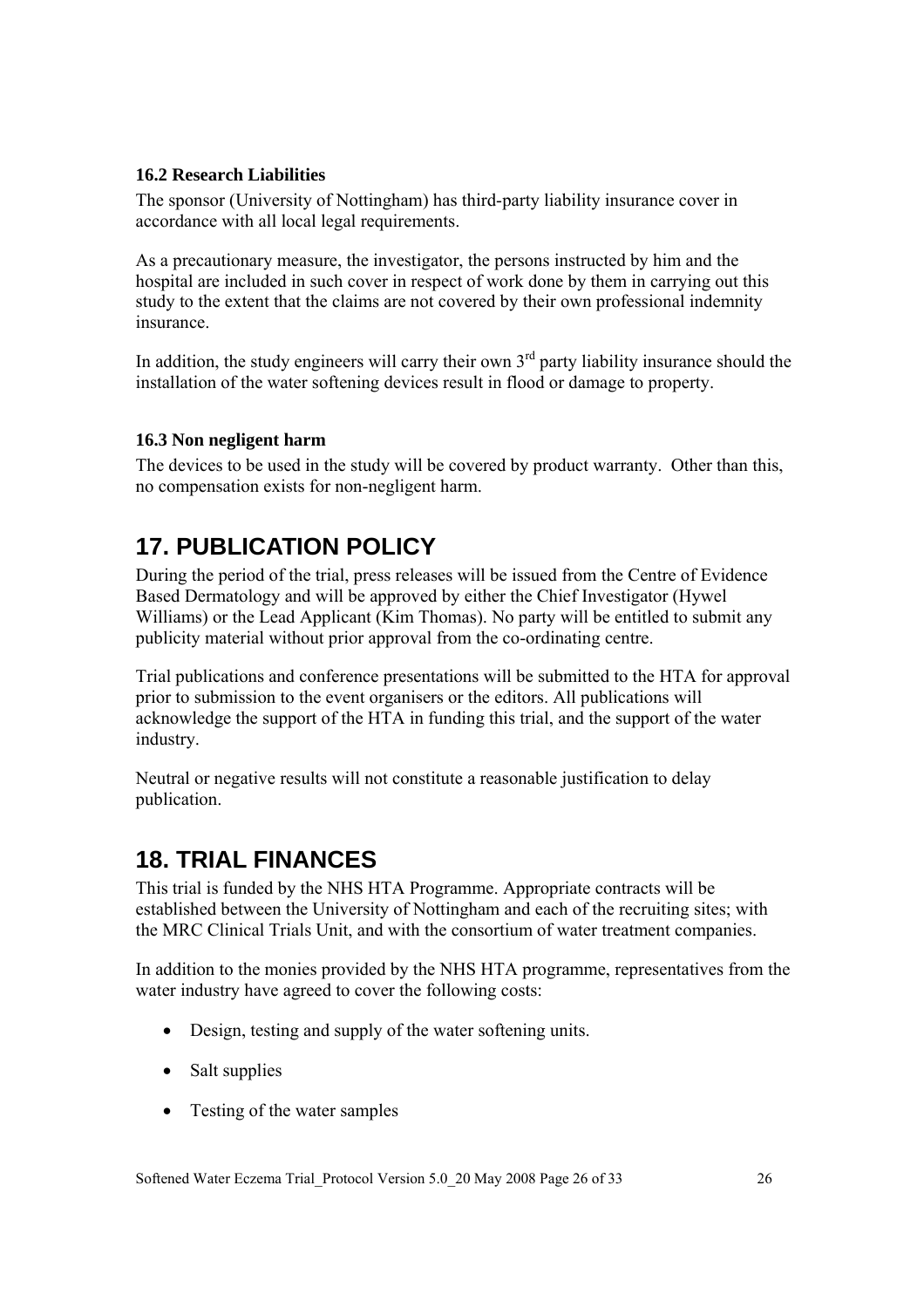• Supervision of water engineers

Trial participants will not be paid for taking part in the study, although a standard inconvenience allowance of  $\overrightarrow{E}$  per visit will be given in the form of gift vouchers. If travel costs are greater than this, trial participants will be given gift vouchers up to a maximum of £10 per clinic visit.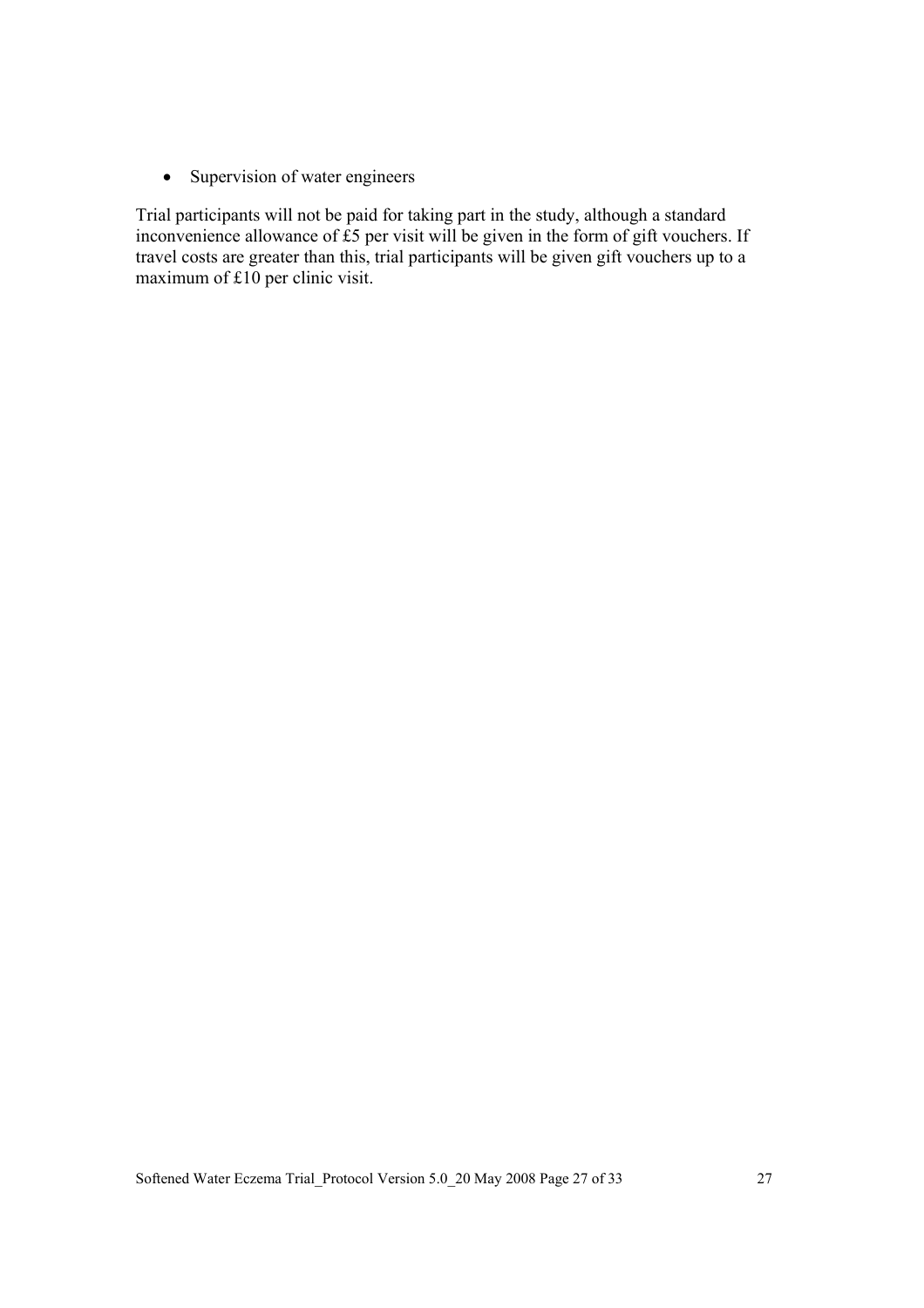**SIGNATURE PAGE** 

**Chief Investigator: Professor Hywel Williams** 

**Signature: \_\_\_\_\_\_\_\_\_\_\_\_\_\_\_\_\_\_\_\_\_\_ Date: \_\_\_\_\_\_\_\_\_\_\_\_\_\_\_**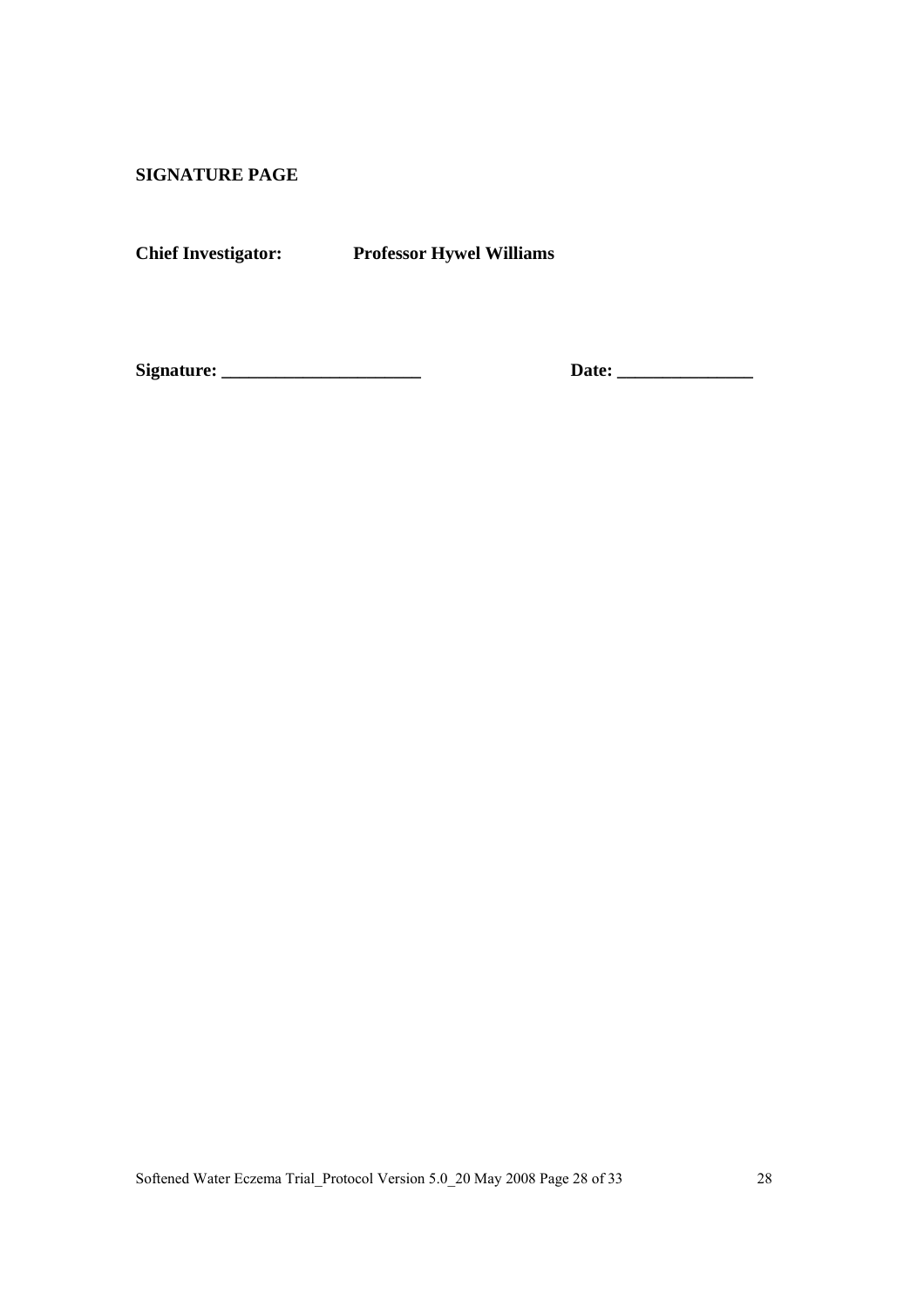### **RECRUITING CENTRE**

I confirm that I have read this protocol and agree to conduct the study accordingly.

| <b>Principal Investigator:</b> |  |
|--------------------------------|--|
|                                |  |

**Recruiting Centre: \_\_\_\_\_\_\_\_\_\_\_\_\_\_\_\_\_\_\_\_\_\_\_\_\_\_\_\_\_\_\_\_\_\_\_\_\_\_\_\_** 

**Signature: \_\_\_\_\_\_\_\_\_\_\_\_\_\_\_\_\_\_\_\_\_\_ Date: \_\_\_\_\_\_\_\_\_\_\_\_\_\_\_**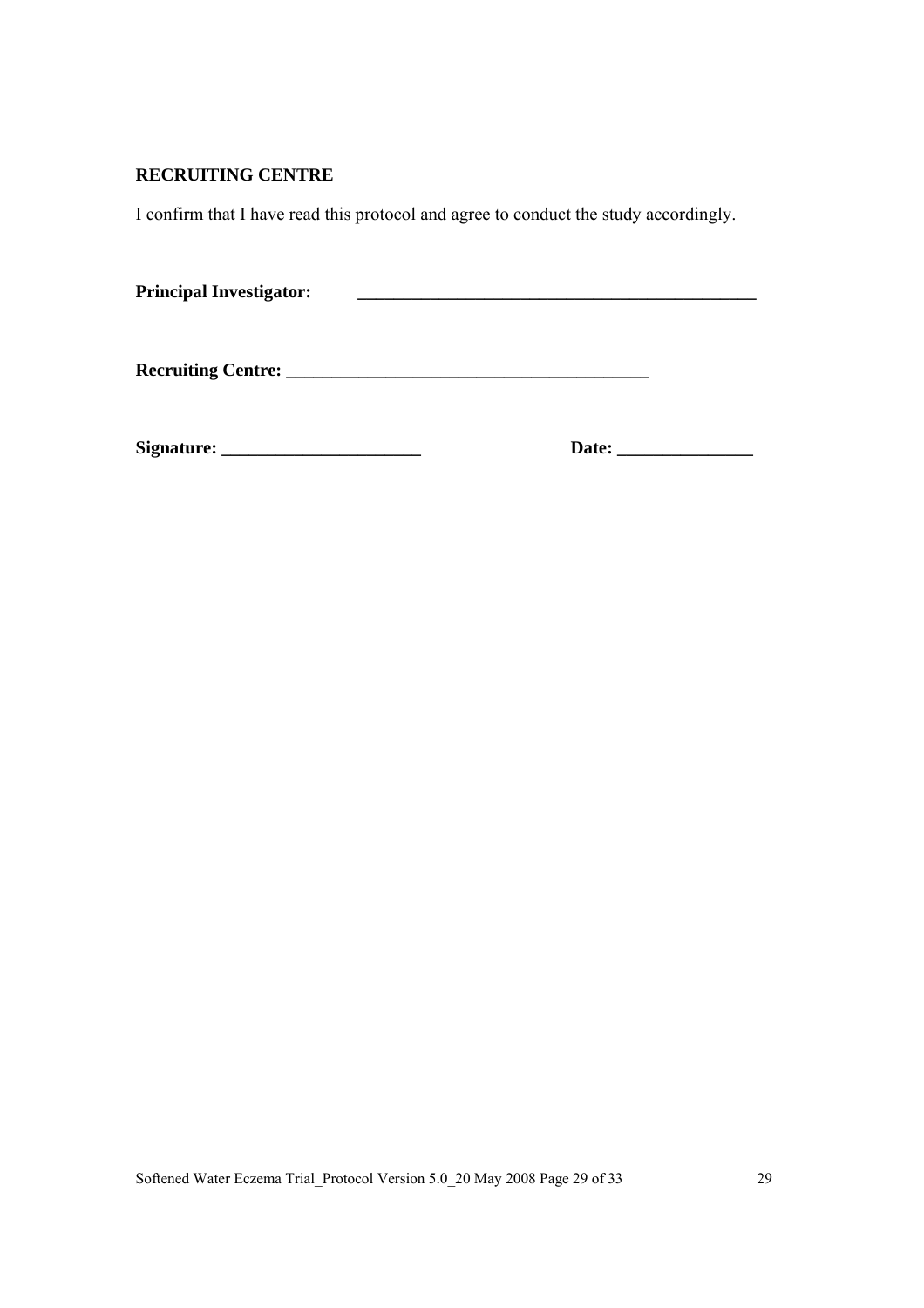#### **REFERENCES**

- 1. Hoare C, Li Wan Po, A., Williams, H.C. Systematic review of treatments for atopic eczema. *Health Technology Assessment* 2000;**4**(37).
- 2. McNally NJ, Williams HC, Phillips DR et al. Atopic eczema and domestic water hardness. *Lancet* 1998;**352:**527-531.
- 3. Miyake Y, Yokoyama T, Yura A, Iki M, Shimizu T. Ecological association of water hardness with prevalence of childhood atopic dermatitis in a Japanese urban area. *Environmental Research* (2004) **94:**33-37
- 4. Thomas KS, Armstrong, S., Avery, A. et al. Randomised controlled trial of short bursts of a potent topical corticosteroid versus more prolongued use of a mild preparation, for children with mild or moderate atopic eczema. *BMJ* 2002;**324:**768-780.
- 5. Berth-Jones J. Six area, six sign atopic dermatitis (SASSAD) severity score: a simple system for monitoring disease activity in atopic dermatitis. *British Journal of Dermatology* 1996;**135**(suppl. 48)**:**25-30.
- 6. Benjamin K, Waterston K, Russell M, Schofield O, Diffey B, Rees JL. The development of an objective method for measuring scratch in children with atopic dermatitis suitable for clinical use. *Journal of the American Academy of Dermatology* 2004;**50**(1)**:**33-40.
- 7. Bringhurst C, Waterston K, Schofield O, Benjamin K, Rees JL. Measurement of itch using actigraphy in pediatric and adult populations. *Journal of the American Academy of Dermatology* 2004;**51**(6)**:**893-8.
- 8. Charman CR, Venn AJ, Williams HC. The Patient-Oriented Eczema Measure: Development and Initial Validation of a New Tool for Measuring Atopic Eczema Severity From the Patients' Perspective. *Arch Dermatol* 2004;**140**(12)**:**1513-1519.
- 9. Langan SM, Thomas KS, Williams HC. What Is Meant by a "Flare" in Atopic Dermatitis?: A Systematic Review and Proposal. *Arch Dermatol* 2006;**142**(9)**:**1190-1196.
- 10. Lawson V, Lewis-Jones, M.S., Finlay, A.Y., Reid, P., Owens, R.G. The family impact of childhood atopic dermatitis: the dermatitis family impact questionnaire. *British Journal of Dermatology* 1998;**138:**107-113.
- 11. Lewis-Jones MS, Finlay, A.Y. The children's Dermatology Life Quality Index (CDLQI): initial validation and practical use. *Br J Dematol* 1995;**132:**942-949.
- 12. Lewis-Jones MS, Finlay AY, Dykes PJ. The Infants' Dermatitis Quality of Life Index. *British Journal of Dermatology* 2001;**144:**104-110.
- 13. Hennessy S, Kind P. Measuring health status in children: developing and testing a child-friendly version of EQ-5D. EuroQol Scientific Meeting 2002, York: 291-310.
- 14. Williams HC, Burney, P.G., Hay, R.J., Archer, C.B., Shipley, M.J., Hunter, J.J., Bingham, E.A., Finlay, A.Y., Pembroke, A.C., Graham-Brown, R.A., et al. The UK working party's diagnostic criteria for atopic dermatitis. I. Derivation of a minimum set of discriminators for atopic dermatitis. *British Journal of Dermatology* 1994;**131**(3)**:**383-396.
- 15. Takwale A, Tan E, Agarwal S, et al. Efficacy and tolerability of borage oil in adults and children with atopic eczema: randomised, double blind, placebo controlled, parallel group trial. *BMJ* 2003;**327**(7428)**:**1385-.
- 16. PSSRU. Unit costs of health and social care. Canterbury: Personal social services research unit, 2004.
- 17. Olsen JA, Smith RD. Theory versus practice: a review of 'willingness-to-pay' in health and health care. *Health Econ* 2001;**10**(1)**:**39-52.
- 18. Palmer CN, Irvine AD, Terron-Kwiatkowski A, et al. Common loss-of-function variants of the epidermal barrier protein filaggrin are a major predisposing factor for atopic dermatitis. *Nat Genet* 2006.
- 19. Palmer CNA, Irvine AD, Terron-Kwiatkowski A, et al. Common loss-of-function variants of the epidermal barrier protein filaggrin are a major predisposing factor for atopic dermatitis.[see comment]. *Nature Genetics* 2006;**38**(4)**:**441-6.
- 20. Smith FJD, Irvine AD, Terron-Kwiatkowski A, et al. Loss-of-function mutations in the gene encoding filaggrin cause ichthyosis vulgaris. *Nature Genetics* 2006;**38**(3)**:**337-42.
- 21. Sinclair C, O'Toole E, Leigh I, et al. Filaggrin mutation is not a genetic risk factor for atopic dermatitis

Softened Water Eczema Trial Protocol Version 5.0 20 May 2008 Page 30 of 33 30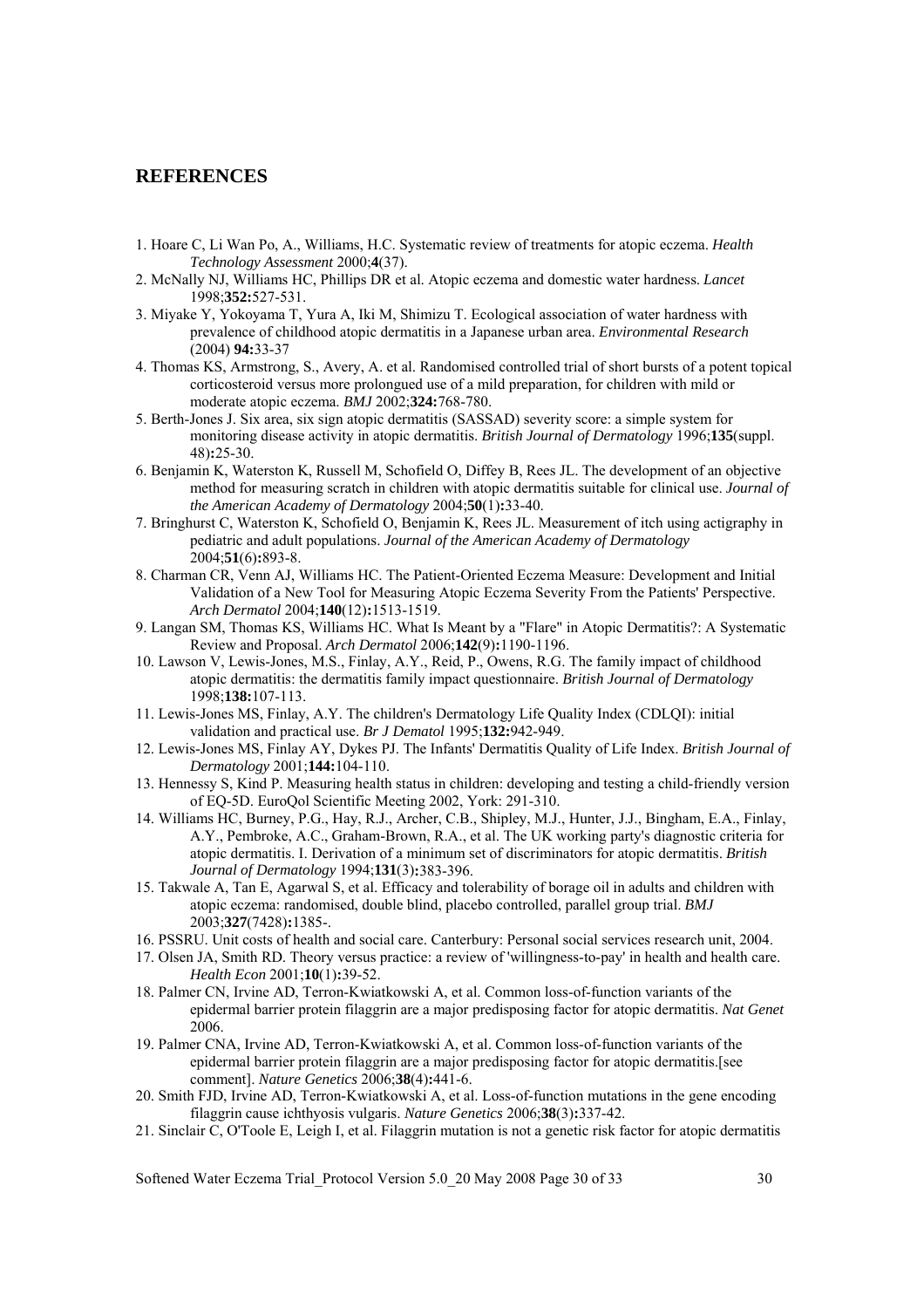in the Bangladeshi population. *J Invest Dermatol* 2006;**126** (Suppl 3)**:**s40.

22. Ruether A, Stoll M, Schwarz T, Schreiber S, Folster-Holst R. Filaggrin loss-of-function variant contributes to atopic dermatitis risk in the population of Northern Germany. *British Journal of Dermatology* 2006;**155**(5)**:**1093-1094.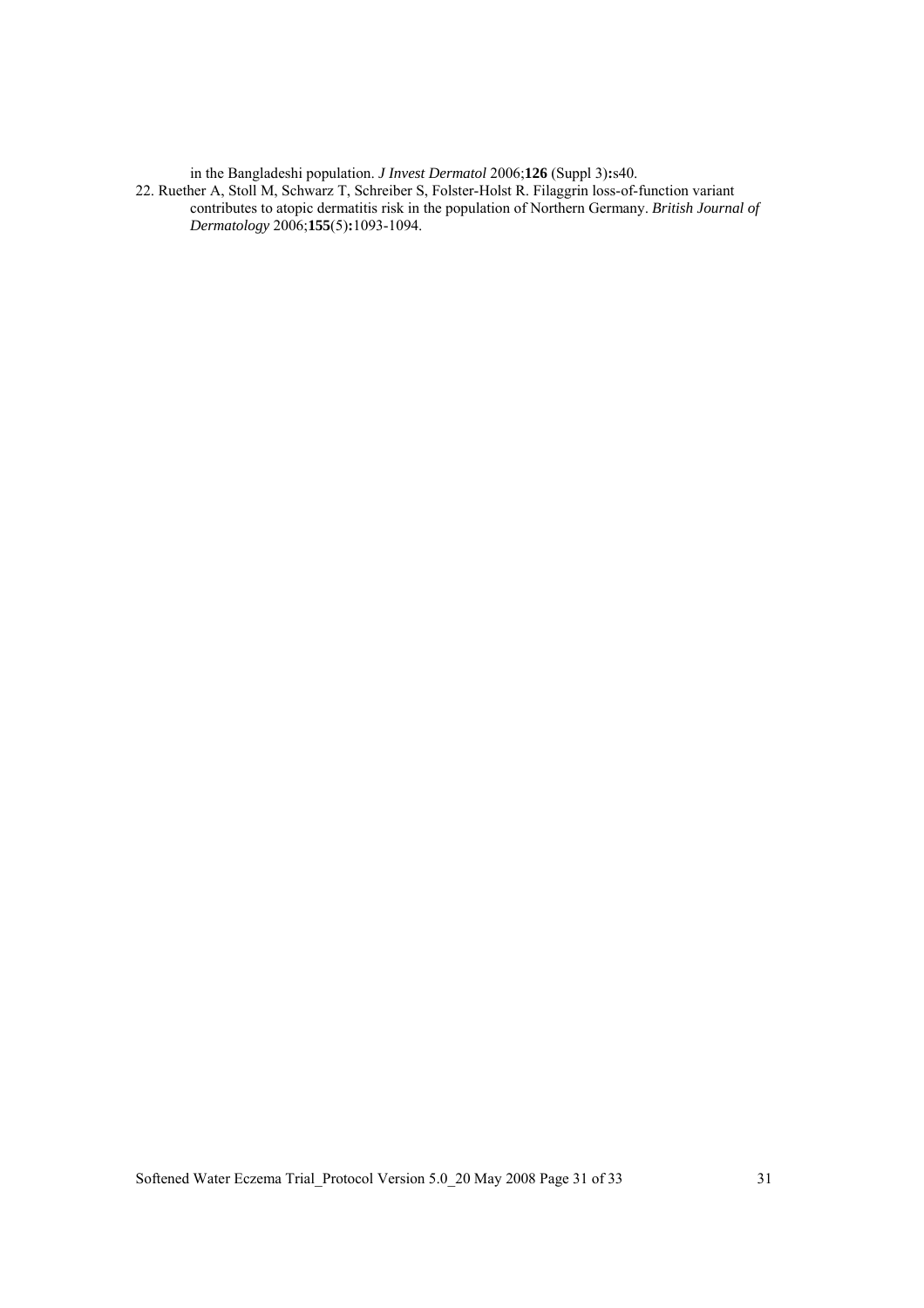# **APPENDIX 1: Recruiting centres**

| <b>Queen's Medical Centre</b><br>Derby Road<br>Nottingham NG7 2UH<br>Main Hospital Tel: 0115 924 9924                                                                                   | <b>Principal Investigator:</b><br>Professor Hywel Williams<br>Centre of Evidence Based Dermatology<br>University of Nottingham<br>Kings Meadow Campus<br>Lenton Lane<br>Nottingham NG7 2NR; Tel: 0115 846 8619                                                                                                                                             |
|-----------------------------------------------------------------------------------------------------------------------------------------------------------------------------------------|------------------------------------------------------------------------------------------------------------------------------------------------------------------------------------------------------------------------------------------------------------------------------------------------------------------------------------------------------------|
| <b>Barnet &amp; Chase Farm Hospital</b><br>The Ridgeway<br>Enfield<br>Middlesex EN2 8JL<br>Main Hospital Tel: 0845 111 4000                                                             | <b>Principal Investigator:</b><br>Dr Ian Pollock<br><b>Consultant Paediatrician</b><br>Dept of Paediatrics<br>Tel: 0208 375 1438 (secretary)<br>Email: <i>ian.pollock@bcf.nhs.uk</i>                                                                                                                                                                       |
| <b>Addenbrooke's Hospital</b><br>Cambridge University Hospitals NHS<br><b>Foundation Trust</b><br>Hills Road<br>Cambridge<br>Cambridgeshire CB2 2QQ<br>Main Hospital Tel: 01223 245 151 | <b>Principal Investigator</b><br>Dr Nigel Burrows<br>Consultant Dermatologist<br>Dept of Dermatology<br>Tel: 01223 216 501<br>Email: nigel.burrows@addenbrookes.nhs.uk                                                                                                                                                                                     |
| The David Hide Asthma and Allergy<br><b>Research Centre</b><br>St Mary's Hospital<br>Isle of Wight Healthcare Trust<br>Newport<br>Isle of Wight PO30 5TG<br>Main Tel No: 01983 534373   | <b>Principal Investigator</b><br>Professor Tara Dean<br>Reader in Epidemiology/ Director of Research /<br>Associate Head<br>School of Health Sciences and Social Work<br>James Watson Building West<br>2 King Richard I Road<br>University of Portsmouth; Portsmouth, PO1 2FR<br>Tel: (023) 9284 4405; Fax: (023) 9284 5200<br>Email: tara.dean@port.ac.uk |
| <b>University Hospitals of Leicester NHS Trust</b><br>Leicester Royal Infirmary<br><b>Infirmary Square</b><br>Leicester LE1 5WW<br>Main Tel: 0116 254 1414                              | <b>Principal Investigator</b><br>Dr Robin Graham-Brown<br>Consultant Dermatologist/Hon Senior Lecturer<br>Mills Flat, Victoria Building, Infirmary Square<br>Leicester Royal Infirmary<br>Leicester LE1 5WW<br>Tel: 0116 258 5384 / 0116 258 5162                                                                                                          |
| <b>United Lincolnshire Hospitals NHS Trust</b><br><b>Lincoln County Hospital</b><br>Greetwell Road<br>Lincoln LN2 5QY<br>Tel: 01522 512512                                              | <b>Principal Investigator</b><br>Dr Mansoor Dilnawaz<br><b>Consultant Dermatologist</b><br>Dermatology Department<br>Pilgrim Hospital, Sibsey Road<br>Boston PE21 9QS<br>Tel 01205 446436                                                                                                                                                                  |

Softened Water Eczema Trial\_Protocol Version 5.0\_20 May 2008 Page 32 of 33 32